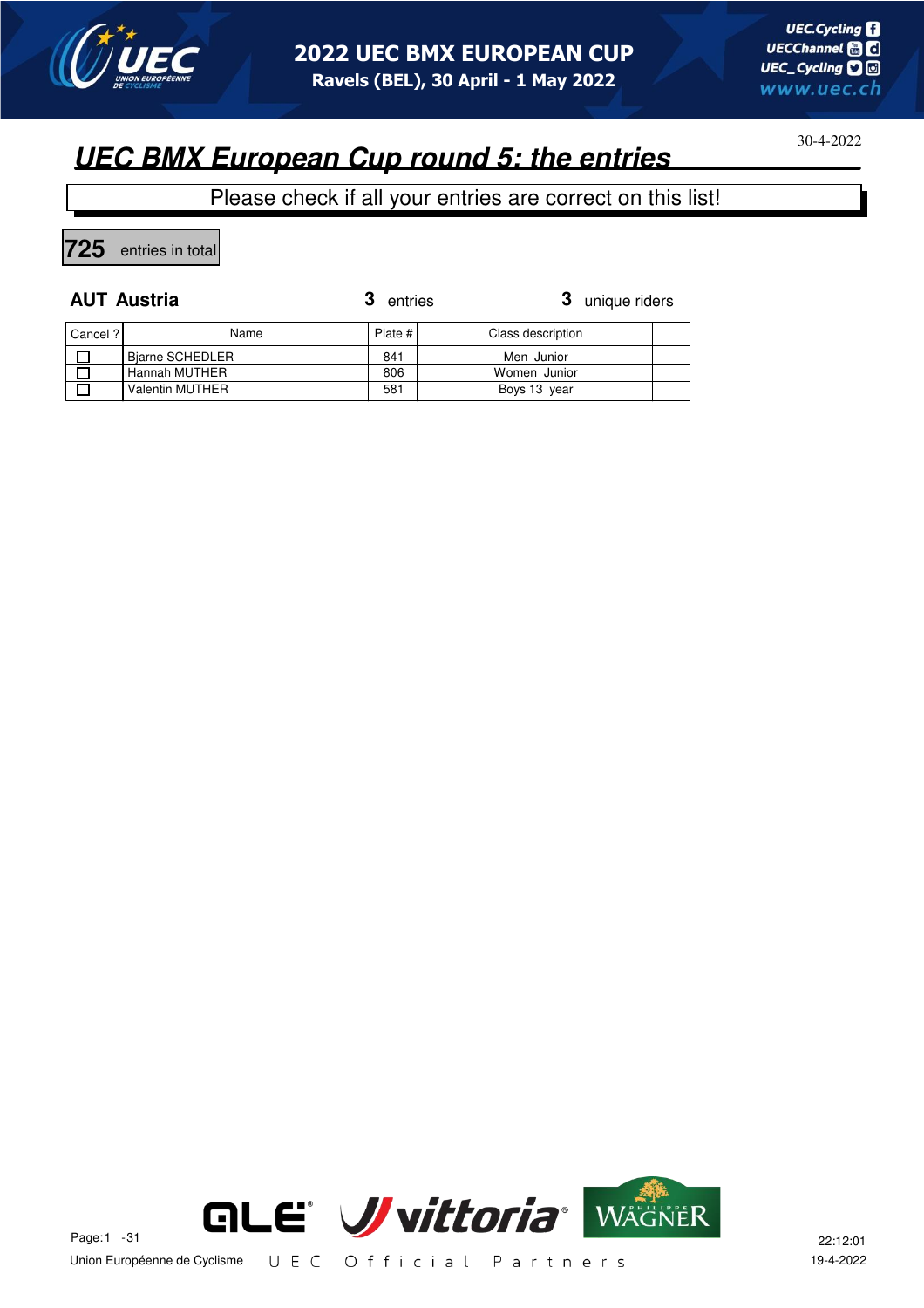

## **UEC BMX European Cup round 5: the entries**

|                | <b>BEL Belgium</b>      | 226 entries | 223 unique riders     |
|----------------|-------------------------|-------------|-----------------------|
| Cancel ?       | Name                    | Plate #     | Class description     |
| П              | Andréa MEULEMANS        | 337         | Boys 9 year           |
| 口              | Andres VERHOEVEN        | 344         | Cruisers 17 - 29 year |
| П              | Arold VERBIEST          | 539         | Men Under 23          |
| E.             | Aurélien VAESSEN        | 862         | Men Junior            |
| П              | Axl BOSCH               | 311         | Boys 15/16 year       |
| П              | Axl LUYCKX              | 314         | Boys 15/16 year       |
| П              | <b>Bas VANHOOF</b>      | 308         | Boys 10 year          |
| П              | <b>Bent LENSSEN</b>     | 322         | Boys 12 year          |
| П              | Bent VAN AVONDT         | 359         | Boys 11 year          |
| $\Box$         | <b>Bernd SMEETS</b>     | 858         | Men Junior            |
| П              | <b>Bo VAN TIGGEL</b>    | 14          | Women $17 +$          |
| П              | <b>Bren KRIJNEN</b>     | 326         | Boys 14 year          |
| П              | <b>Britt BAETENS</b>    | 13          | Cruisers Women        |
| $\Box$         | Caeley MOULL            | 300         | Girls 13 /14 year     |
| П              | Cedric VANHEUCKELOM     | 328         | Boys 10 year          |
| П              | Chase NUHS              | 300         | Boys 8 year           |
| П              | Chloë WOLFS             | 303         | Girls 9 year          |
| $\Box$         | Colin COLLET            | 377         | Boys 13 year          |
| $\Box$         | Daan DE SWART           | 377         | Boys 15/16 year       |
| П              | Daan MELIS              | 350         | Boys 10 year          |
| П              | Dario VAN DEN HEUVEL    | 337         | Cruisers 17 - 29 year |
| $\Box$         | Dean WOUTERS            | 301         | Men 17 -24 year       |
| П              | Delphine BEIRINCKX      | 06          | Girls 11/12 year      |
| П              | Demeestere ARJEN        | 307         | Boys 9 year           |
| П              | Demeestere AUKE         | 305         | Girls 9 year          |
| П              | Denise NEEFS            | 335         | Cruisers Women        |
| П              | Didi VAN TIGGEL         | 546         | Men Under 23          |
| $\Box$         | Diete DEMEESTERE        | 302         | Girls 10 year         |
| Π              | Dieter BROUNS           | 859         | Men Junior            |
| Ī              | Dieuwke HEYVAERT        | 311         | Girls 15/16 year      |
| П              | Djenson VANDEZANDE      | 306         | Boys 10 year          |
| Π              | Dries BROUNS            | 327         | Boys 15/16 year       |
| П              | Dries DYCK              | 316         | Boys 10 year          |
| $\Box$         | Dungey MEYVIS           | 303         | Boys 7 year           |
| $\blacksquare$ | Elias HELLEBOOGE        | 311         | Boys 13 year          |
| П              | Elias VERBINNEN         | 219         | Men Elite             |
|                | Eline WYNANTS           | 5           | Girls 11 /12 year     |
| Π              | Elke VANHOOF            | 91          | Women Elite           |
| П              | Ella HOLSCHER           | 318         | Girls 11/12 year      |
|                | Emie COLLET             | 07          | Girls 11 /12 year     |
| Г              | Emily June GOMEZ ALZATE | 300         | Girls 8 year          |
| П              | Esmée VANDERSTRAETEN    | 320         | Girls 11/12 year      |
| $\Box$         | Ethan CLAES             | 375         | Boys 13 year          |
| Г              | Femke VERELST           | 301         | Cruisers Women        |
| П              | Ferre HOLSCHER          | 330         | Boys 10 year          |
| П              | Ferre T'SEYEN           | 302         | Boys 15/16 year       |
|                | Finn FEYTONS            |             | Boys 10 year          |
| $\Box$         | Finn MAGIELS            | 336<br>325  | Boys 15/16 year       |
| Г              | Fleur DE TANT           |             | Girls 13/14 year      |
|                | Gebbe SAUVILLERS        | 307         |                       |
| 匸              |                         | 547         | Men Under 23          |
| $\Box$         | Geoffrey DE WIT         | 341         | Boys 15/16 year       |
|                | Guillaume TEMPELS       | 310         | Boys 8 year           |
|                | <b>Gust LENAERTS</b>    | 307         | Boys 11 year          |

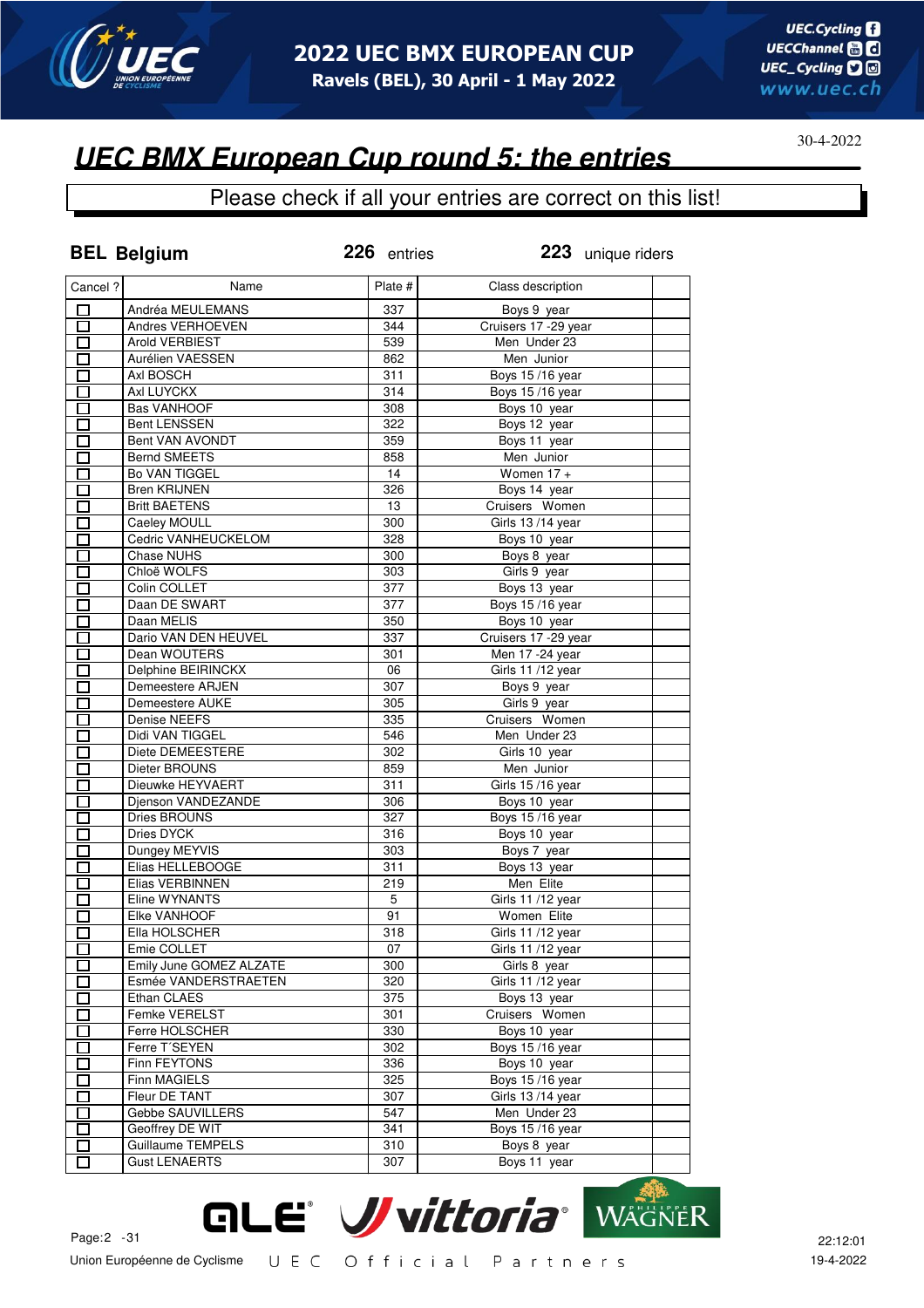

### **UEC BMX European Cup round 5: the entries**

|                                                      | <b>BEL Belgium</b>        | 226 entries | 223 unique riders    |
|------------------------------------------------------|---------------------------|-------------|----------------------|
| Cancel ?                                             | Name                      | Plate #     | Class description    |
| □                                                    | <b>Gust LUYTS</b>         | 375         | Boys 15/16 year      |
| 口                                                    | Ignace SIMONS             | 388         | Boys 14 year         |
| П                                                    | <b>Ilias AKKERMANS</b>    | 347         | Men 17 - 24 year     |
| □                                                    | Iljo LENSSEN              | 016         | Boys 15/16 year      |
| 口                                                    | Ilvars DE WOLF            | 301         | Boys 15/16 year      |
| П                                                    | <b>Jack CASTILLE</b>      | 320         | Boys 10 year         |
| 口                                                    | Jairo DE GRAUWE           | 382         | Boys 14 year         |
| $\Box$                                               | Jamie DOSQUET             | 17          | Boys 12 year         |
| $\Box$                                               | Jan LUYTEN                | 345         | Cruisers 45 +        |
| П                                                    | Jan-Viktor VRANCKX        | 544         | Men Under 23         |
| П                                                    | Janne SMITS               | 300         | Girls 15/16 year     |
| П                                                    | Jarmo FORREST             | 301         | Cruisers 17 -29 year |
| n an an Aonaichte ag an Sualach an 1977.<br>Tagairtí | <b>Jasper VANSUMMEREN</b> | 351         | Boys 15/16 year      |
| E.                                                   | Jayden DE LOCHT           | 18          | Boys 12 year         |
|                                                      | Jelthe VERHEYEN           | 300         | Girls 10 year        |
| $\overline{\phantom{0}}$                             | Jens LEIRS                | 329         | Boys 9 year          |
| n an an Aonaichte ag an Sualach an 1977.<br>Tagairtí | Jenthe OEYEN              | 316         | Boys 14 year         |
| Π                                                    | Jeremy PACHE              | 548         | Men Under 23         |
| E.                                                   | Jiri LIBIN                | 369         | Boys 11 year         |
| П                                                    | <b>Jitse BULLEN</b>       | 343         | Boys 13 year         |
| П                                                    | Joa FRANSSEN              | 332         | Boys 10 year         |
| П                                                    | <b>Joffrey WOUTERS</b>    | 11          | Men $25 +$           |
| $\Box$                                               | Jonas VAN EECKHOUT        | 352         | Boys 10 year         |
| П                                                    | Jools MELIS               | 856         | Men Junior           |
| $\mathcal{L}$                                        | Joppe BEYSEN              | 323         | Boys 13 year         |
| П                                                    | Joppe ORBAN               | 331         | Boys 9 year          |
| $\Box$                                               | Joren DE WEVER            | 310         | Boys 14 year         |
| П                                                    | Jorre LOODTS              | 328         | Boys 14 year         |
| $\Box$                                               | Jules LAIME               | 331         | Boys 13 year         |
| П                                                    | Julie Anne GRANDE         | 309         | Girls 9 year         |
| П                                                    | Julie GEERS               | 13          | Girls 13/14 year     |
| П                                                    | Karo VERTESSEN            | 318         | Women $17 +$         |
| $\Box$                                               | Kenneth WILLEMS           | 545         | Men Under 23         |
| $\Box$                                               | Kenny VALGAERTS           | 329         | Cruisers 30 -39 year |
| $\Box$                                               | Kevin REYNAERT            | 302         | Cruisers 30 -39 year |
| П                                                    | Kjelle POETS              | 06          | Women 17 +           |
| П                                                    | Klara LUYTEN              | 311         | Girls 9 year         |
|                                                      | Knoxx VERCAUTEREN         | 378         | Boys 14 year         |
| $\Box$                                               | Kobe BEYSEN               | 320         | Boys 12 year         |
| ப                                                    | Kobe TORBEN-NIELSEN       | 349         | Boys 11 year         |
| П                                                    | Kyan SLENDERS             | 389         | Boys 13 year         |
| $\blacksquare$                                       | Laïs VAN ROOY             | 301         | Girls 9 year         |
| П                                                    | Lars BOSCH                | 6           | Boys 14 year         |
| $\mathbf{I}$                                         | Laurence VAN DER HORST    | 322         | Girls 13/14 year     |
| Π                                                    | Laurent NAISSE            | 339         | Cruisers 45 +        |
| $\mathbf{r}$                                         | Léo MARMIFERO             | 302         | Boys 8 year          |
| П                                                    | Liam MAGIELS              | 300         | Boys 10 year         |
| $\overline{\phantom{0}}$                             | Liam VAN DIJCK            | 365         | Boys 13 year         |
| $\mathbf{I}$                                         | Liam VAN ENDERT           | 313         | Boys 13 year         |
| $\mathbf{I}$                                         | Liese LUMBEECK            | 313         | Cruisers Women       |
| П                                                    | Liese LUMBEECK            | 300         | Women $17 +$         |
| П                                                    | Lisa CONINGS              | 303         | Women $17 +$         |
| l.                                                   | Lisse TORFS               | 307         | Girls 9 year         |
|                                                      |                           |             |                      |

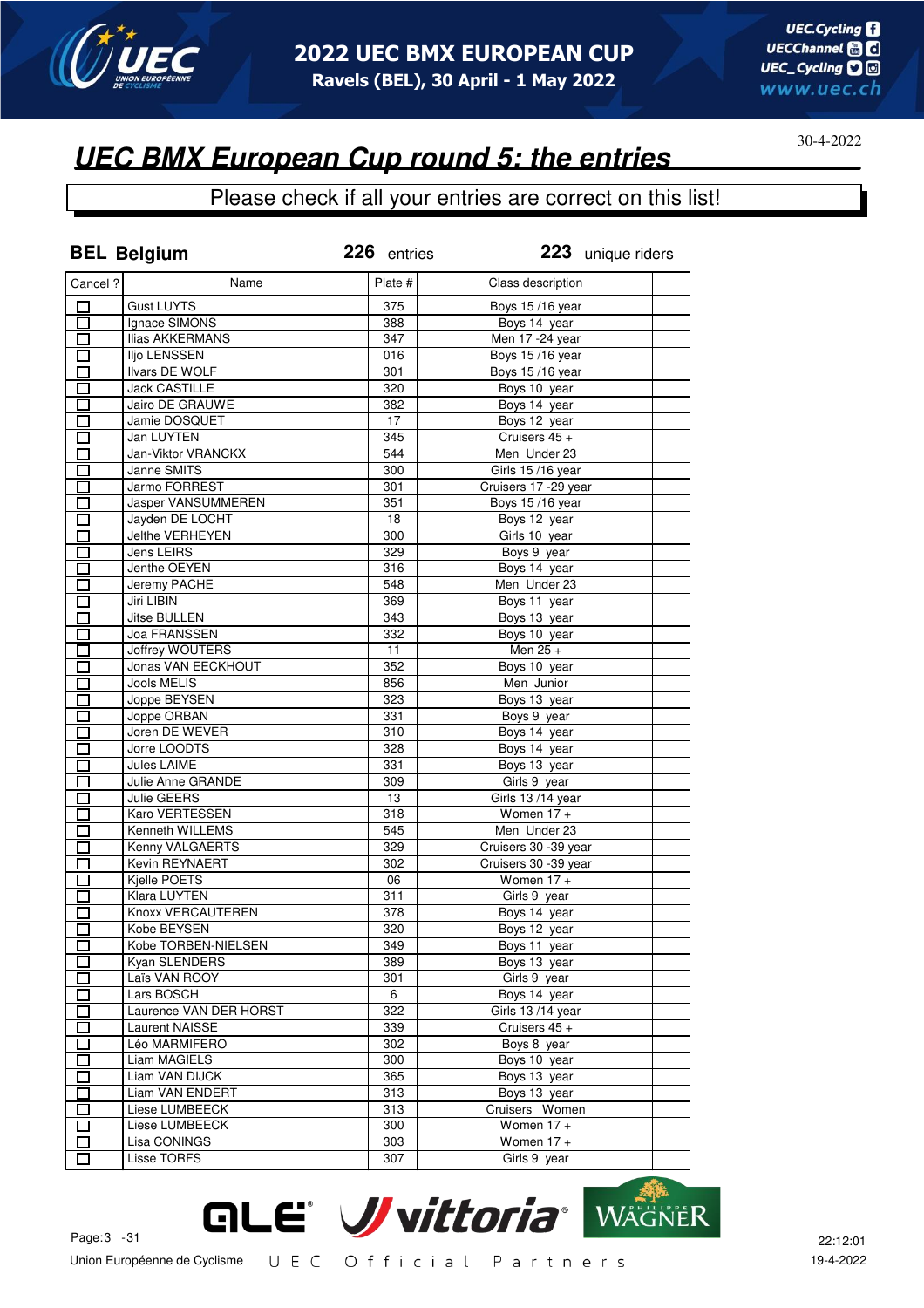

### **UEC BMX European Cup round 5: the entries**

|                   | <b>BEL Belgium</b>     | 226 entries    | 223 unique riders            |
|-------------------|------------------------|----------------|------------------------------|
| Cancel ?          | Name                   | Plate #        | Class description            |
| $\Box$            | Loris JEANMOYE         | 352            | Boys 15/16 year              |
| $\overline{\Box}$ | Lotte DE TANT          | 316            | Girls 13/14 year             |
| $\overline{\Box}$ | Lotte WOLFS            | 308            | Girls 15/16 year             |
| 口                 | Lou VAN CAMP           | 349            | Boys 13 year                 |
| $\Box$            | Louie CLAES            | 315            | Boys 9 year                  |
| $\Box$            | Louis VERHERSTRAETEN   | 304            | Men 17 - 24 year             |
| 囗                 | Lowie NULENS           | 334            | Boys 15/16 year              |
| $\Box$            | Lucas VAN DER HORST    | 343            | Boys 11 year                 |
| $\Box$            | Lucas VAN HOEK         | 354            | Boys 10 year                 |
| $\overline{\Box}$ | Maddox VERCAUTEREN     | 358            | Boys 12 year                 |
| Ó                 | Malika CLAESSEN        | 314            | Girls 15/16 year             |
| $\Box$            | Marit MOONEN           | 303            | Girls 7 year                 |
| П                 | Marvin CLAES           | 363            | Boys 11 year                 |
| П                 | Mathijn BOGAERT        | 500            | Men Under 23                 |
| П                 | Mathis DE WEVER        | 307            | Boys 13 year                 |
| $\Box$            | Mats KAELEN            | 312            | Boys 8 year                  |
| $\Box$            | Mats LEIRS             | 341            | Boys 11 year                 |
| П                 | Matthijs VERHOEVEN     | 211            | Men Elite                    |
| П                 | <b>Maxime MEDAERTS</b> | 334            |                              |
|                   |                        |                | Boys 12 year<br>Women Junior |
| $\Box$            | Merel VAN GASTEL       | 818            |                              |
| $\Box$            | Michael BESONHE        | 305            | Cruisers 40 -44 year         |
| П                 | Michiel LETEN          | 342            | Boys 12 year                 |
| $\Box$            | Mille LENAERTS         | 337            | Boys 13 year                 |
| $\Box$            | Minthe WOUTERS-SELS    | 339            | Cruisers 17 - 29 year        |
| $\Box$            | Nand ALLIET            | 399            | Boys 13 year                 |
| 囗                 | Nick DE PROOST         | 346            | Cruisers 30 -39 year         |
| $\Box$            | Nico OOMS              | 18             | Cruisers 45 +                |
| П                 | Niels APPERMONT        | 390            | Boys 15/16 year              |
| $\Box$            | <b>Niels BEEUSAERT</b> | 385            | Boys 13 year                 |
| $\Box$            | Noah STEEGEN           | 381            | Boys 13 year                 |
| $\Box$            | Noë ERLICH             | 25             | Boys 14 year                 |
| $\Box$            | Nolan COLLIN           | 384            | Boys 14 year                 |
| $\Box$            | Nora SPOOREN           | 300            | Girls 11 /12 year            |
| $\Box$            | <b>Oliver WYNS</b>     | $\overline{7}$ | Boys 10 year                 |
| $\Box$            | Peggy MARIËN           | V6             | Cruisers Women               |
| 囗                 | Pepijn VAN HOUT        | 315            | Boys 7 year                  |
| $\Box$            | Phinne HERMANS         | 324            | Girls 11 /12 year            |
|                   | <b>Reyn GEERTS</b>     | 308            | Girls 10 year                |
| $\overline{\Box}$ | Rico VAN DEN HEUVEL    | 340            | Cruisers 17 -29 year         |
| ப                 | Rik DEBIE              | 305            | Boys 7 year                  |
| П                 | Rios KOPPEN            | 321            | Boys 11 year                 |
|                   | River CABANIER         | 324            | Boys 8 year                  |
| П                 | Robbe BAISIPONT        | 347            | Cruisers 17 - 29 year        |
| П                 | Robbe VAN GOOL         | 319            | Boys 9 year                  |
| П                 | Robbe VERSCHUEREN      | 13             | Men 17 - 24 year             |
| П                 | Robbe VERSCHUEREN      | 6              | Cruisers 17 - 29 year        |
| П                 | Romain FRANCK          | 332            | Boys 14 year                 |
| $\Box$            | Romain HARDIQUEST      | 364            | Boys 14 year                 |
| $\mathsf{\Gamma}$ | Romain LAMOTTE         | 352            | Boys 12 year                 |
| $\Box$            | Romain SCHAQUEUE       | 16             | Men 25 +                     |
| П                 | Roy VAN AKEN           | 341            | Cruisers 30 -39 year         |
| $\Box$            | Ruben GOMMERS          | 216            | Men Elite                    |
| $\Box$            | Ruben VAN GEENBERGHE   | 387            | Men 17 - 24 year             |
|                   |                        |                |                              |

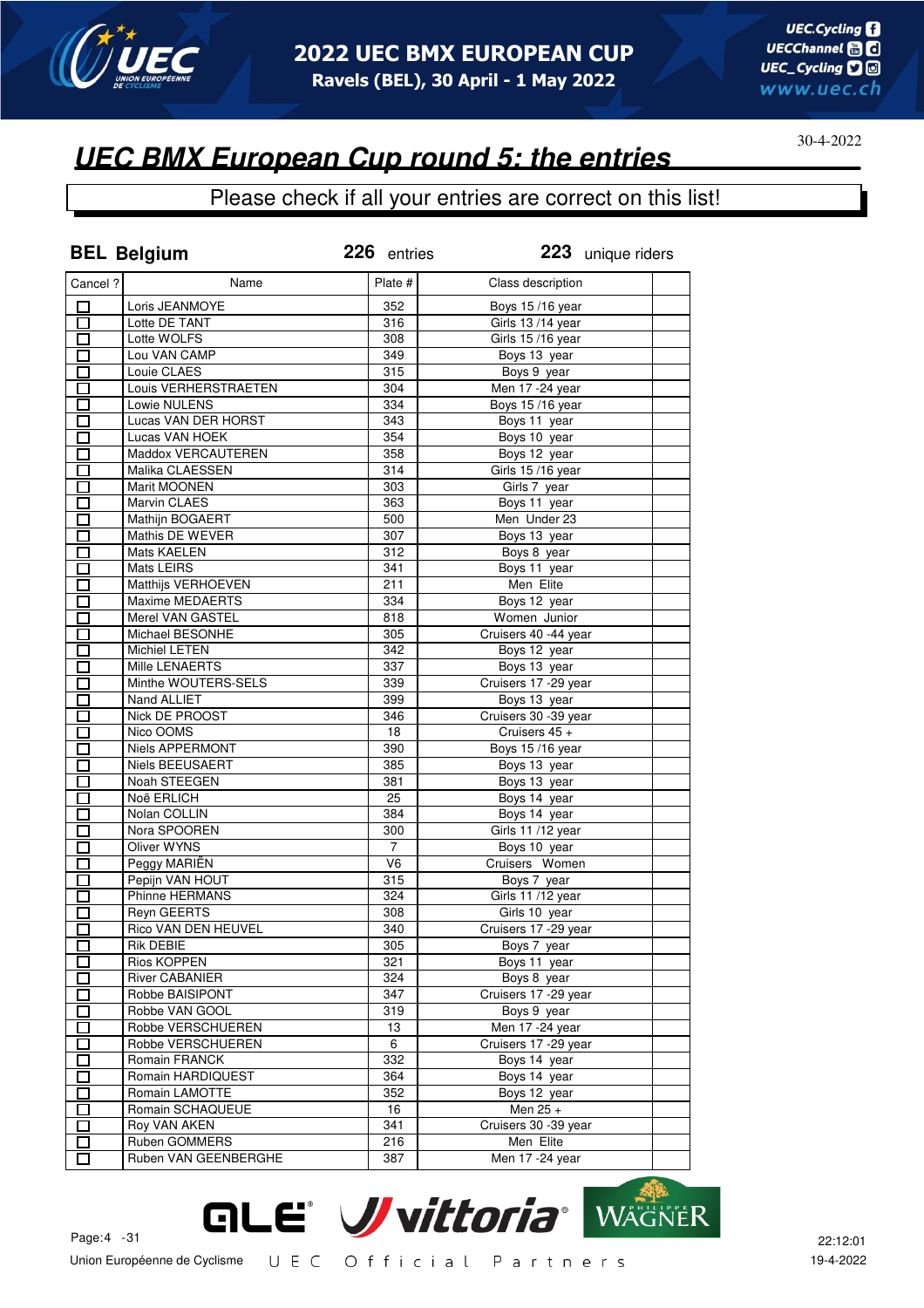

### **UEC BMX European Cup round 5: the entries**

|                          | <b>BEL Belgium</b>       | 226 entries | 223 unique riders         |
|--------------------------|--------------------------|-------------|---------------------------|
| Cancel ?                 | Name                     | Plate #     | Class description         |
| □                        | Rune RAEYMAEKERS         | 317         | Boys 15/16 year           |
| $\Box$                   | Rune ROEFS               | 14          | Boys 15/16 year           |
| П                        | Rune VANSUMMEREN         | 314         | Boys 10 year              |
| $\Box$                   | Ryu DEMUYSER             | 3           | Boys 12 year              |
| $\Box$                   | Sanne LUMBEECK           | 015         | Girls 15/16 year          |
| 口                        | Savanah LAFEBER          | 999         | Girls 10 year             |
| $\Box$                   | Sebas VAN HOUT           | 203         | Boys 9 year               |
| 囗                        | <b>Sem ARETS</b>         | 331         | Cruisers 17 - 29 year     |
| $\Box$                   | Sem BOECKX               | 17          | Boys 15/16 year           |
| $\overline{\Box}$        | Senne VAN LOMMEL         | 386         | Boys 14 year              |
| П                        | Senne VERELST            | 316         | Boys 15/16 year           |
| П                        | Seppe DE SWART           | 395         | Boys 13 year              |
| П                        | Seppe LAENEN             | 855         | Men Junior                |
| П                        | Seth VAN DUN             | 307         | <b>Boys 15/16 year</b>    |
| Π                        | Sibe JANSSENS            | 543         | Men Under 23              |
| П                        | Skaye CABANIER           | 335         | Boys 11 year              |
| $\overline{\phantom{0}}$ | Stan DEBIE               | 321         | Boys 9 year               |
| П                        | Stanis KOZLOWSKI         | 396         | Boys 15/16 year           |
| П                        | <b>Stef LAUWERS</b>      | 226         | Men Elite                 |
| П                        | Svendsen GOEMAN          | 304         | Men 25 +                  |
| П                        | Svendsen GOEMAN          | 300         | Cruisers 17 - 29 year     |
| П                        | <b>Tess KOFLER</b>       | 306         | Girls 11/12 year          |
| $\Box$                   | Thaisa BOUT              | 322         | Girls 11 /12 year         |
| П                        | Thiago UYTGEERTS         | 318         | Boys 8 year               |
| $\Box$                   | Thibault VAN LAERE       | 309         | Men 17 - 24 year          |
| П                        | <b>Thibaut STOFFELS</b>  | 232         | Men Elite                 |
| $\Box$                   | Thijs JAAMANN            | 319         | Boys 7 year               |
| П                        | Thijs WYNANTS            | 14          | Boys 13 year              |
| $\Box$                   | Thomas WILLEMS           | 857         | Men Junior                |
| П                        | Thor WOUTERS             | 326         | Boys 8 year               |
| П                        | <b>Tias DEMEESTERE</b>   | 365         | Boys 11 year              |
| П                        | <b>Tibe TORFS</b>        | 302         | Boys 10 year              |
| $\Box$                   | Tibo HUYBRECHTS          | 385         | Men 17 - 24 year          |
| $\Box$                   | Tjalle DEBURCHGRAEVE     | 351         | Men 17 -24 year           |
| $\Box$                   | Tom STOFFELS             | 374         | <b>Boys 15/16 year</b>    |
| $\Box$                   | <b>Tonny STROBBE</b>     | 300         | Cruisers 45 +             |
| 口                        | Tristan VAN DIJCK        | 345         | Boys 15/16 year           |
| $\Box$                   | <b>Tyas HOSTE</b>        | 347         | Boys 11 year              |
| $\overline{\Box}$        | Tyron BESONHÉ            | 319         | Boys 11 year              |
|                          | Unique EVERTS            | 314         | Boys 14 year              |
| ப<br>П                   | Valerie STRACKX          | 314         | Girls 11 /12 year         |
| $\mathsf{\Gamma}$        | Valerie VOSSEN           | 817         | Women Junior              |
| $\mathbf{I}$             | Victor BEIRINCKX         | 860         | Men Junior                |
| $\mathbf{r}$             | Vince VAN DOORSLAER      | 344         | Boys 14 year              |
| Π                        | Vinz BELLENS             | 317         | Boys 7 year               |
|                          | Walter DE VISSCHER       | 333         | Cruisers $45 +$           |
| П                        | <b>Wannes HELSEN</b>     | 313         |                           |
| $\overline{\phantom{0}}$ | <b>Wannes MAGDELIJNS</b> | 854         | Boys 7 year<br>Men Junior |
| $\mathbf{I}$             | Wannes SERRÉ             | 391         | Boys 13 year              |
| $\mathbf{I}$             | Warre VAN DE POL         | 376         | Boys 12 year              |
| П                        | Wim VAN KERCHOVE         | 343         | Cruisers 45 +             |
| П                        | <b>Wout CAMPS</b>        | 357         | Boys 13 year              |
| П                        | <b>Wout LUYPAERTS</b>    | 340         | Boys 10 year              |
|                          |                          |             |                           |

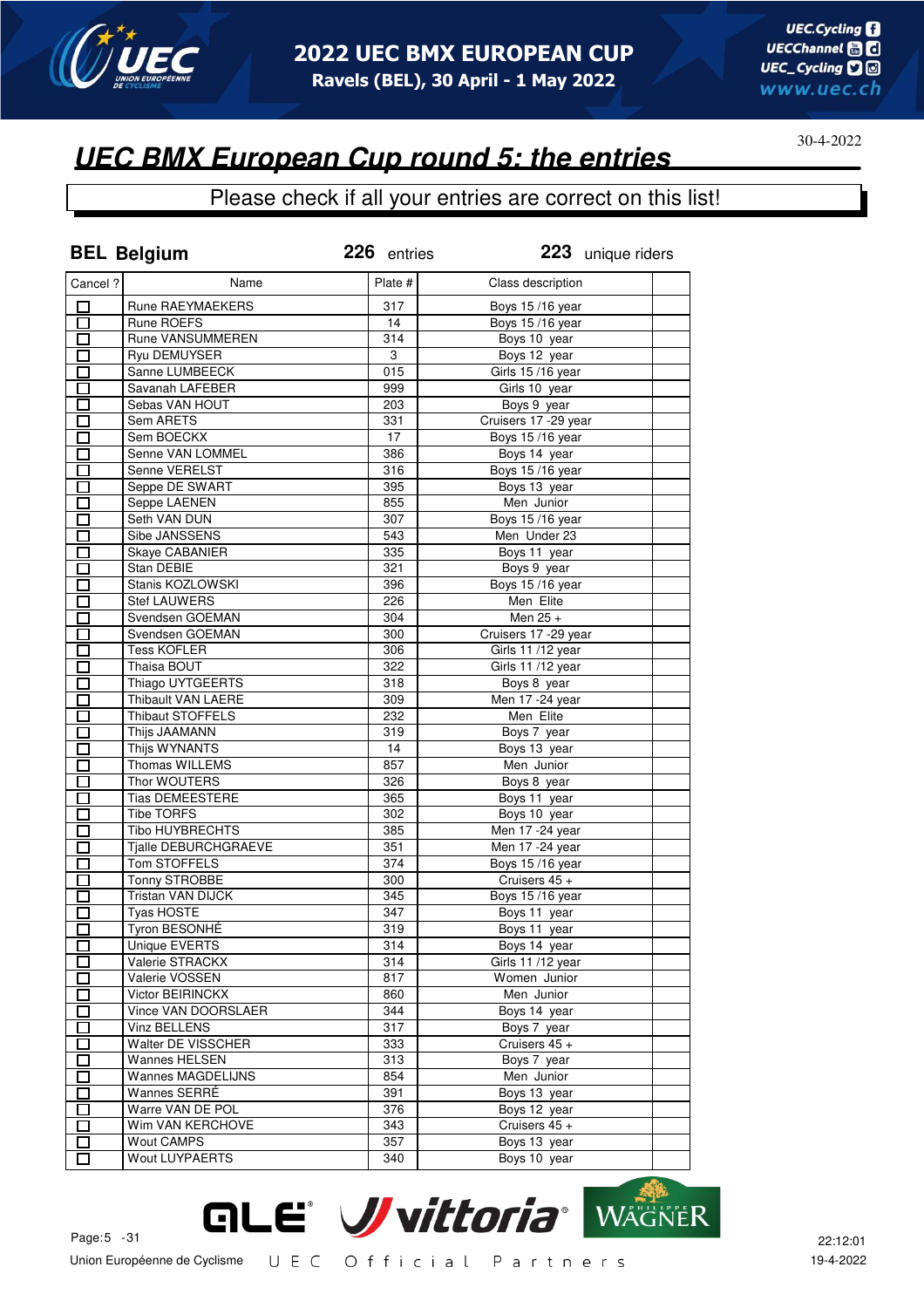

### **UEC BMX European Cup round 5: the entries**

|         | <b>BEL Belgium</b>      | 226 entries | 223 unique riders |
|---------|-------------------------|-------------|-------------------|
| Cancel? | Name                    | Plate #     | Class description |
| П       | <b>Wouter SEGERS</b>    | 206         | Men Elite         |
|         | Xander VAN VLEM         | 308         | Boys 7 year       |
|         | Yan SLEGERS             | 501         | Men Under 23      |
| П       | Yana VERHOEVEN          | 314         | Girls 13/14 year  |
| П       | <b>Yannick COLBRANT</b> | 306         | Boys 15/16 year   |
|         | Yannick WOLF            | 302         | Men 17 - 24 year  |
| П       | Yarno COLBRANT          | 305         | Boys 13 year      |
|         | Yeno VINGERHOETS        | 326         | Boys 15/16 year   |
|         | Yenthe HAERDEN          | 329         | Men 17 - 24 year  |
|         | Yoran BRIGE             | 394         | Boys 15/16 year   |
| П       | Yorgi PICCART           | 342         | Boys 15/16 year   |
|         | Zane NUHS               | 380         | Boys 14 year      |
|         | Ziko DECOSTER           | 828         | Men Junior        |
| П       | Zief HAESEVOETS         | 382         | Boys 12 year      |

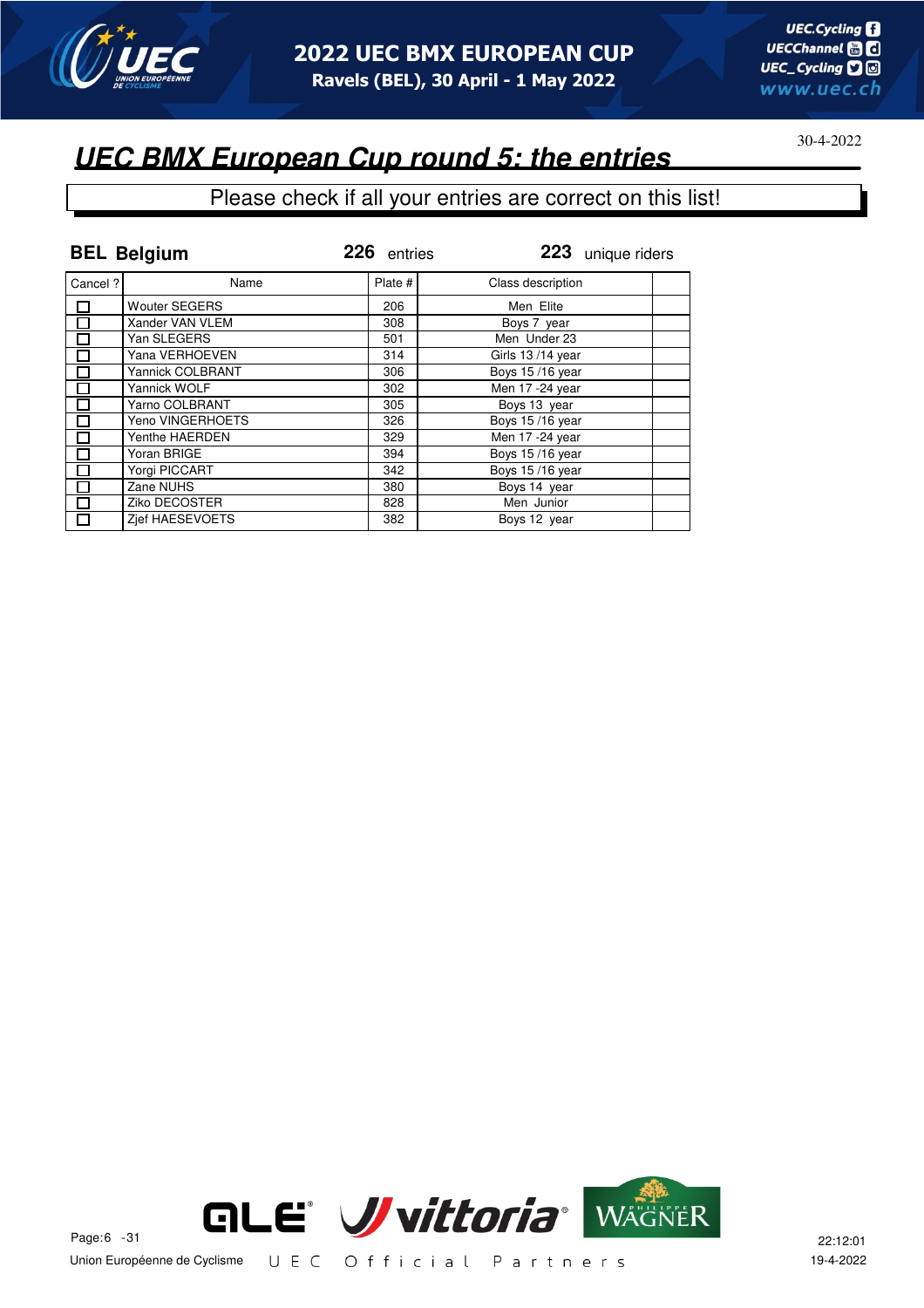

## **UEC BMX European Cup round 5: the entries**

Please check if all your entries are correct on this list!

| <b>BRA Brazil</b> |                            | entries | unique riders     |  |
|-------------------|----------------------------|---------|-------------------|--|
| Cancel ?          | Name                       | Plate # | Class description |  |
|                   | Priscilla STEVAUX CARNAVAL | 93      | Women Elite       |  |



Union Européenne de Cyclisme UEC Official Partners 19-4-2022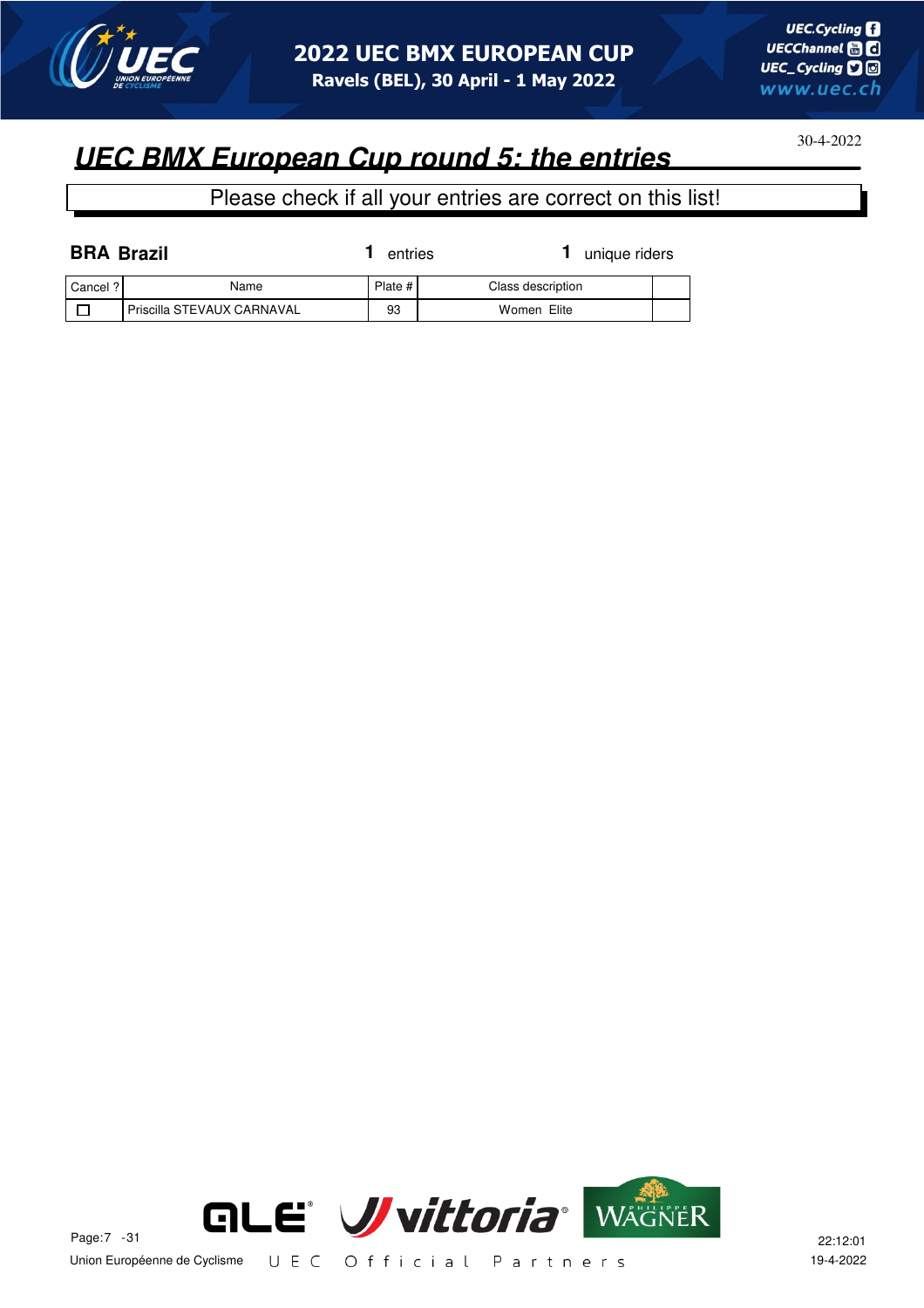

## **UEC BMX European Cup round 5: the entries**

|         | <b>COL Colombia</b>             | entries | unique riders     |
|---------|---------------------------------|---------|-------------------|
| Cancel? | Name                            | Plate # | Class description |
|         | Andrea ESCOBAR YEPES            | 127     | Women Elite       |
|         | Carlos Alberto RAMIREZ YEPES    | 278     | Men Elite         |
|         | Diego Alejandro ARBOLEDA OSPINA | 741     | Men Elite         |
|         | Jersy Alejandro ANDRADE GUSTIN  | 520     | Men Under 23      |
|         | Juan Camilio RAMIREZ VALENCIA   | 518     | Men Under 23      |
|         | Juan Esteban NARANJO MURILLO    | 519     | Men Under 23      |
|         | Santiago Angel SUAREZ SUAREZ    | 229     | Men Elite         |

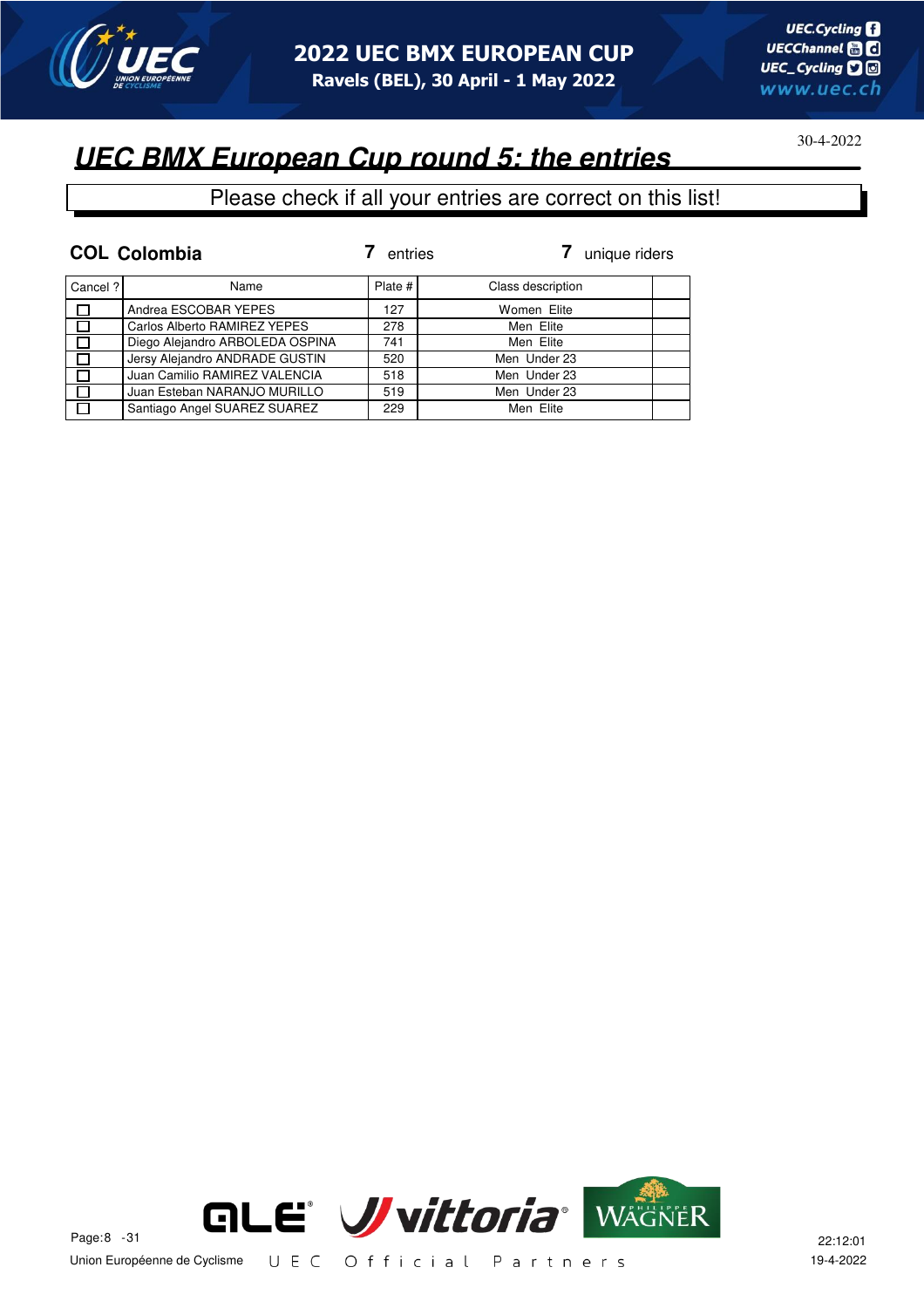

### **UEC BMX European Cup round 5: the entries**

|                   | <b>CZE Czech Republic</b> | 45 entries     | 44 unique riders       |  |
|-------------------|---------------------------|----------------|------------------------|--|
| Cancel?           | Name                      | Plate #        | Class description      |  |
| П                 | Adam BÁBEK                | 529            | Men Under 23           |  |
| $\Box$            | Adam PETEREK              | $\overline{7}$ | Boys 11 year           |  |
| П                 | Adéla KOVARÍKOVÁ          | 904            | Girls 11 /12 year      |  |
| П                 | Albert KOHOUTEK           | 901            | Boys 7 year            |  |
| П                 | Andrea HÁJKOVÁ            | 900            | Girls 13/14 year       |  |
| П                 | Artur KOHOUTEK            | 903            | Boys 9 year            |  |
| П                 | Barbora MAAROVÁ           | 904            | Girls 10 year          |  |
| 囗                 | <b>Boris MORAVEC</b>      | 906            | Boys 10 year           |  |
| 靣                 | David MAREŠ               | 947            | <b>Boys 15/16 year</b> |  |
| $\overline{\Box}$ | Dominika VYSOCKÁ          | 902            | Girls 10 year          |  |
| $\overline{\Box}$ | Dušan HULKA               | 929            | Men 17 -24 year        |  |
| 口                 | Eliška BARTUNKOVÁ         | 504            | Women Under 23         |  |
| ά                 | Jakub CIDLINSKÝ           | 18             | Boys 15/16 year        |  |
|                   | Jakub DLOUHÝ              | 903            | Boys 11 year           |  |
| П                 | Jakub KLEMENT             | 918            | <b>Boys 15/16 year</b> |  |
| $\Box$            | Jakub VESECKÝ             | 865            | Men Junior             |  |
| П                 | Jan PORÍZEK               | 924            | Boys 15/16 year        |  |
| □                 | Jirí SUCHÁNEK             | 904            | Boys 14 year           |  |
| П                 | Josefína MORAVCOVÁ        | 900            | Girls 8 year           |  |
| П                 | Kristýna UTINKOVÁ         | 903            | Women 17 +             |  |
| П                 | Kryštof KNER              | 915            | Cruisers 17 - 29 year  |  |
| П                 | Lukáš VESECKÝ             | 924            | Men 17 - 24 year       |  |
| П                 | Marek NEUŽIL              | 824            | Men Junior             |  |
| П                 | Marek NOVÁCEK             | 911            | Boys 15/16 year        |  |
| □                 | Martin BARABÁŠ            | 017            | Cruisers 40 -44 year   |  |
| П                 | Matej LINHART             | 530            | Men Under 23           |  |
| 囗                 | Matej PAVKA               | 900            | Boys 12 year           |  |
| П                 | Matyáš MENTLÍK            | 826            | Men Junior             |  |
| $\Box$            | Maxmilián LINHART         | 908            | Boys 10 year           |  |
| П                 | Michal NOVOTNÝ            | 912            | Cruisers 40 -44 year   |  |
| $\Box$            | Mikuláš LINHART           | 902            | Boys 8 year            |  |
| $\Box$            | Oliver MILTNER            | 946            | Boys 14 year           |  |
| $\overline{\Box}$ | Ondrej MATEJÍK            | 906            | Men 17 - 24 year       |  |
| П                 | Ondrej MATEJÍK            | 926            | Cruisers 17 - 29 year  |  |
| П                 | Robin PETEREK             | 936            | Boys 15/16 year        |  |
| $\Box$            | Sára KALÁBOVÁ             | $\overline{7}$ | Girls 10 year          |  |
| П                 | Stella TAMME              | 901            | Girls 11 /12 year      |  |
| П                 | Tomáš VESECKÝ             | 914            | Men 17 - 24 year       |  |
| П                 | Veronika ŽÁCKOVÁ          | 16             | Girls 11/12 year       |  |
| $\Box$            | Viktor Oldrich CHUDOBA    | 901            | <b>Boys 15/16 year</b> |  |
| П                 | Vilém SOKOL               | 825            | Men Junior             |  |
| $\Box$            | Vít NOVOTNÝ               | 944            | Boys 14 year           |  |
| П                 | Vít STLOUKAL              | 903            | Boys 15/16 year        |  |
|                   | VOJTECH POLESNÝ           | 823            | Men Junior             |  |
| П                 | Štepánka FREMLOVÁ         | $\mathbf{1}$   | Girls 11/12 year       |  |
|                   |                           |                |                        |  |

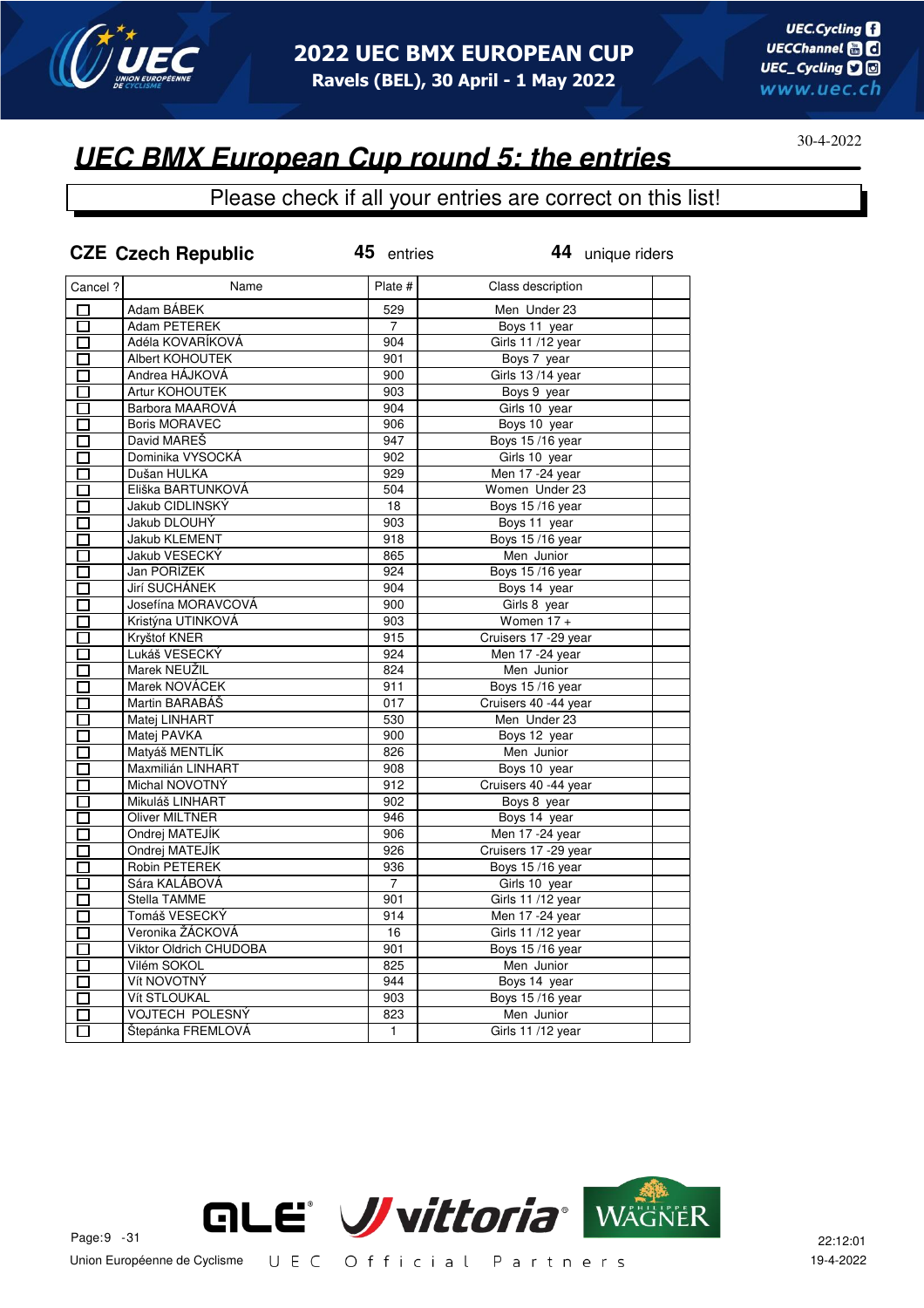

#### Please check if all your entries are correct on this list!

|                   | <b>DEN Denmark</b>             | 33 entries | 33 unique riders     |  |
|-------------------|--------------------------------|------------|----------------------|--|
| Cancel ?          | Name                           | Plate #    | Class description    |  |
| 囗                 | Asger AGGERGAARD               | 702        | Boys 14 year         |  |
| $\overline{\Box}$ | <b>August Holst HANSEN</b>     | 712        | Boys 12 year         |  |
| П                 | <b>Bolette SCHLÜTER</b>        | 13         | Girls 15/16 year     |  |
| П                 | Carlos ØZDEMIR                 | 722        | Boys 15/16 year      |  |
| П                 | Daniel Flatau LARSEN           | 709        | Cruisers 40 -44 year |  |
| П                 | Dorte BALLE                    | 221        | Women Elite          |  |
| $\Box$            | Ebbe SKAMRIS JEPPESEN          | 708        | Boys 12 year         |  |
| $\overline{\Box}$ | <b>Hialte Bech FELDT</b>       | 830        | Men Junior           |  |
| Π                 | Ida L. ØSTERGAARD              | 708        | Girls 13/14 year     |  |
| П                 | Isabella LINDBERG              | 700        | Girls 11/12 year     |  |
| $\Box$            | Jakob SARDAG                   | 531        | Men Under 23         |  |
| $\Box$            | Kasper MIKKELSEN               | 701        | Boys 15/16 year      |  |
| $\Box$            | Kasper OLSSON                  | 220        | Men Elite            |  |
| 口                 | Magnus DYHRE                   | 534        | Men Under 23         |  |
| $\Box$            | Magnus JENSEN                  | 542        | Men Under 23         |  |
| $\Box$            | Malene KEJLSTRUP               | 506        | Women Under 23       |  |
| $\Box$            | Malou LINDBERG                 | 704        | Girls 13/14 year     |  |
| П                 | Marcus LETH                    | 829        | Men Junior           |  |
| $\overline{\Box}$ | Oliver ØSTERGAARD SAYK         | 840        | Men Junior           |  |
| $\overline{\Box}$ | Rasmus Riise SIMONSEN          | 705        | Boys 15/16 year      |  |
| 口                 | Rune ELKÆR-HANSEN              | 712        | Men 17 - 24 year     |  |
| $\Box$            | Sille Bundgaard MIKKELSEN      | 018        | Women $17 +$         |  |
| $\overline{\Box}$ | Simon Juul HØJSGAARD           | 533        | Men Under 23         |  |
| 百                 | Simon WOLLESEN                 | 704        | Boys 14 year         |  |
|                   | <b>Tobias WOLLESEN</b>         | 711        | Boys 15/16 year      |  |
| $\Box$            | Victor OLSEN                   | 743        | Men 17 -24 year      |  |
| $\Box$            | Victor VESTRING-ANDERSEN       | 833        | Men Junior           |  |
| П                 | Villads Søndergaard PEDERSEN   | 703        | Boys 15/16 year      |  |
| $\Box$            | William D. G. CHRISTENSEN      | 715        | Boys 13 year         |  |
| $\overline{\Box}$ | <b>William GARNER</b>          | 700        | Boys 14 year         |  |
| $\overline{\Box}$ | William Holst HANSEN           | 710        | Boys 14 year         |  |
| $\Box$            | <b>William Thinggaard BOEL</b> | 703        | Boys 13 year         |  |
| П                 | Zakarias RASMUSSEN             | 709        | Boys 15/16 year      |  |

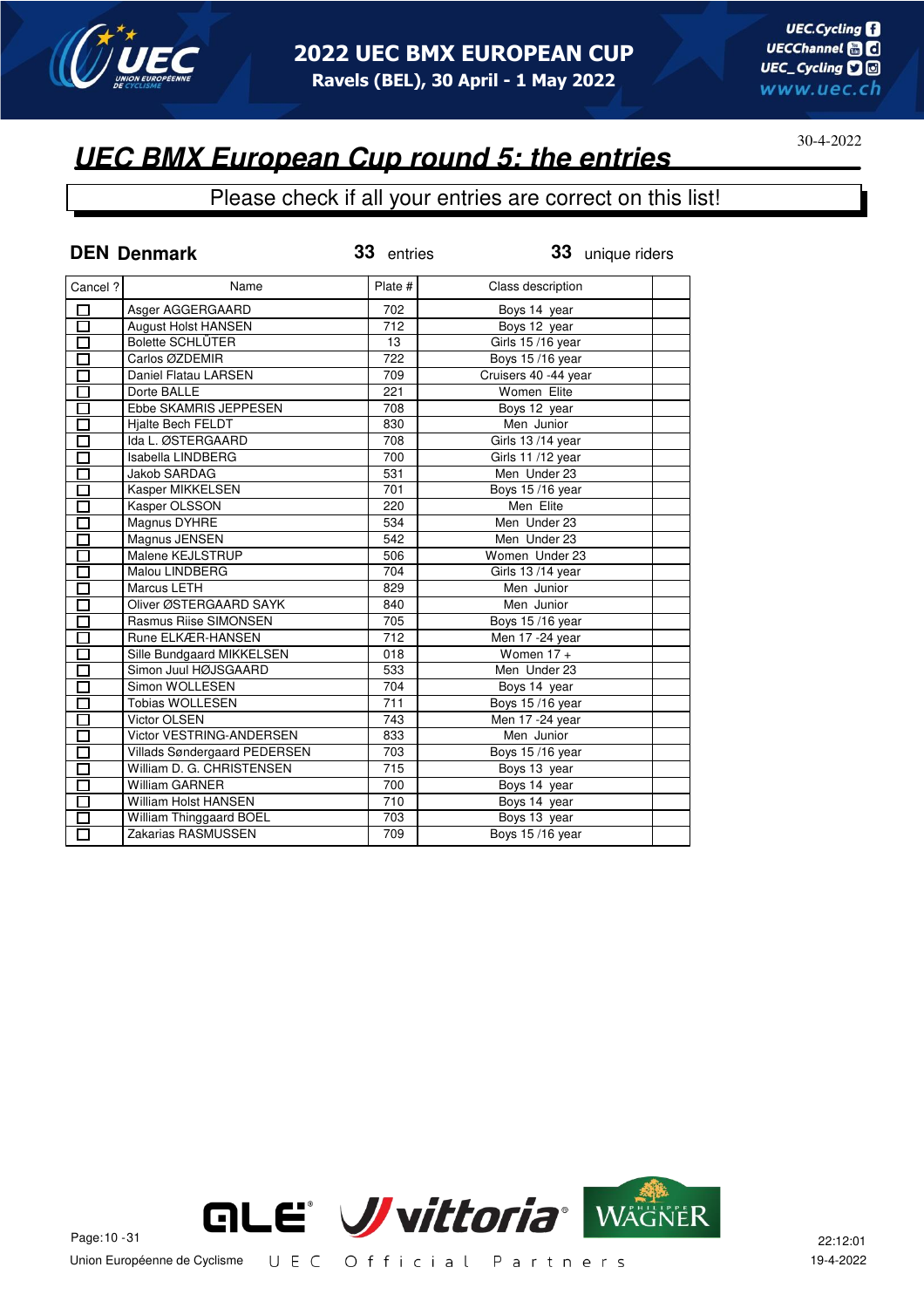

## **UEC BMX European Cup round 5: the entries**

|          | <b>ECU Ecuador</b> | entries   | unique riders     |  |
|----------|--------------------|-----------|-------------------|--|
| Cancel ? | Name               | Plate $#$ | Class description |  |
|          | Domenica AZUERO    | 156       | Women Elite       |  |

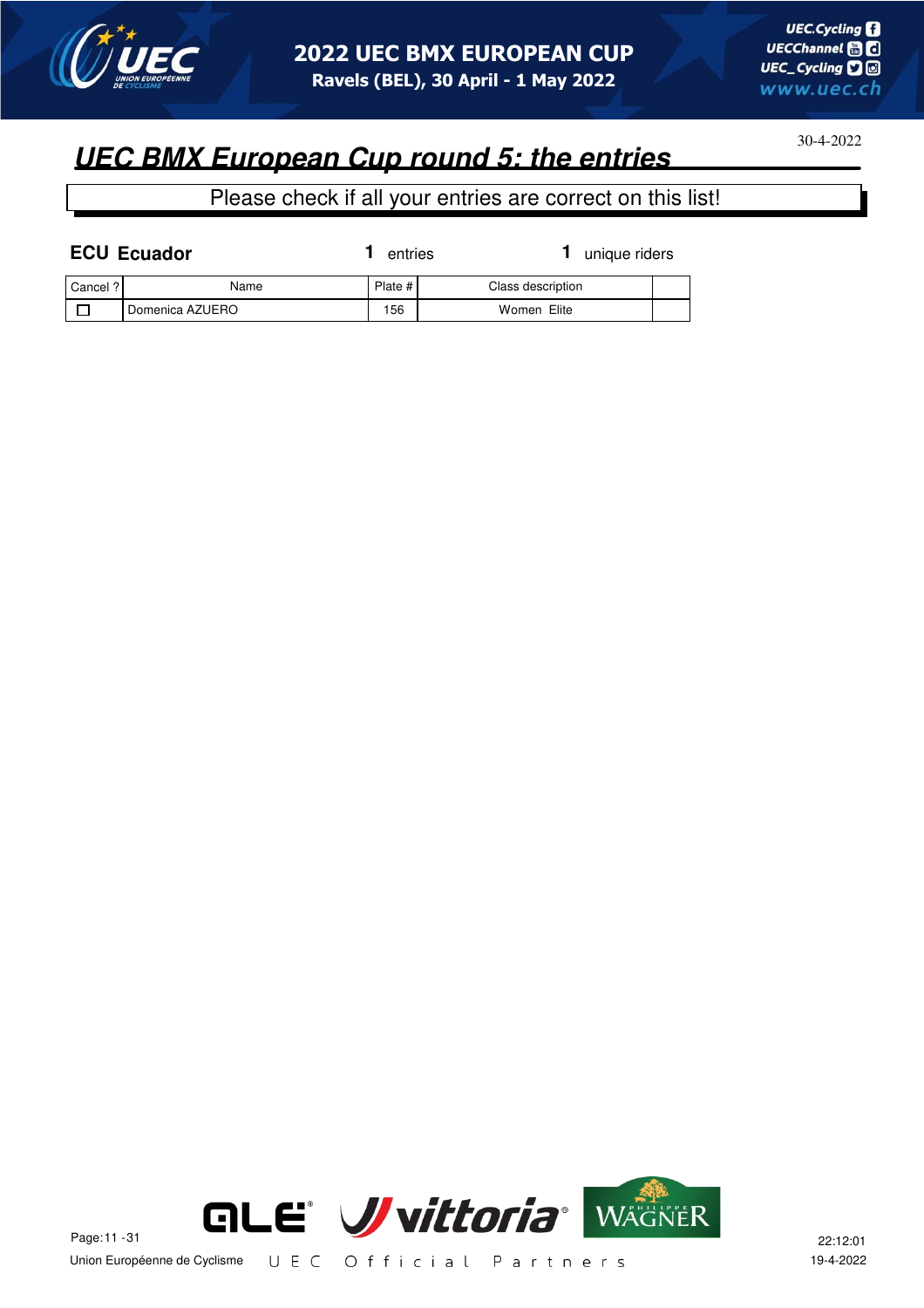

#### Please check if all your entries are correct on this list!

| <b>ESP Spain</b>          |                                | 37 entries | 37 unique riders     |
|---------------------------|--------------------------------|------------|----------------------|
| Cancel ?                  | Name                           | Plate #    | Class description    |
| П                         | Adrian MESA MONFORTE           | 652        | Boys 15/16 year      |
| 口                         | Adriana DOMINGUEZ BERNAL       | 503        | Women Under 23       |
| $\overline{\bm{\Pi}}$     | Aitor LOZANO SANCHEZ           | 666        | Boys 15/16 year      |
| П                         | Aitor VARGAS GARCIA            | 660        | Boys 12 year         |
| $\Box$                    | Alejandro GARCIA MARCOS        | 819        | Men Junior           |
| $\Box$                    | Alejandro LONDOÑO CASTAÑO      | 659        | Boys 11 year         |
| П                         | Alejandro VERDU MARTOS         | 662        | Boys 15/16 year      |
| П                         | Alexander LONDOÑO CEBALLOS     | 657        | Cruisers 30 -39 year |
| $\Box$                    | Alonso MORALES BERMEJO         | 661        | Boys 15/16 year      |
| ◻                         | Alvaro Jose DIAZ GRACIA        | 524        | Men Under 23         |
| $\Box$                    | Andres FUENTES AVELLANO        | 230        | Men Elite            |
| П                         | Aura VARGAS GARCIA             | 651        | Girls 15/16 year     |
| П                         | <b>Bruno AREVALO ESTER</b>     | 651        | Boys 7 year          |
| П                         | Carlos ORDOÑEZ LAGUIA          | 818        | Men Junior           |
| 口                         | Cristiano GARZON RODRIGUEZ     | 653        | Boys 9 year          |
| 口                         | Erick MIRA MEJIA               | 670        | Boys 15/16 year      |
| П                         | Fabiola CONTAMINA ALBA         | 807        | Women Junior         |
| П                         | Gabriel AVELLANEDA MONTESINOS  | 523        | Men Under 23         |
| П                         | Gerald Brandon SANCHEZ TITICHO | 650        | Boys 10 year         |
| П                         | Ian MORILLO ALVAREZ            | 816        | Men Junior           |
| 口                         | Laia GARCIA RODRIGUEZ          | 675        | Girls 13/14 year     |
| П                         | Lara PALACIO BLASCO            | 816        | Women Junior         |
| $\Box$                    | Larissa CABRAL GARCIA          | 03         | Girls 15/16 year     |
| П                         | Leandro CABRAL DA SILVA        | 656        | Cruisers 30 -39 year |
| П                         | Luca Antonio BULL FIFIELD      | 674        | Boys 15/16 year      |
| $\overline{\mathsf{\Pi}}$ | Marc ROMAN MARTINEZ            | 526        | Men Under 23         |
| П                         | Mariona CALVIS GARCIA          | 502        | Women Under 23       |
| П                         | Marta CALVIS GARCIA            | 507        | Women Under 23       |
| П                         | Martin CEREZO OSORIO           | 660        | Boys 15/16 year      |
| П                         | Miquel HERNANDEZ GALLEGO       | 832        | Men Junior           |
| П                         | Nicolas SALAMANCA BARRERA      | 670        | Boys 14 year         |
| П                         | Pablo AREVALO ESTER            | 656        | Boys 12 year         |
| П                         | Pablo GARCIA MARCOS            | 525        | Men Under 23         |
| П                         | Paula FERNANDEZ DIAZ           | 654        | Girls 15/16 year     |
| П                         | Rodrigo MORALES BERMEJO        | 018        | Boys 15/16 year      |
|                           | Sara FERNANDEZ DIAZ            | 650        | Girls 11/12 year     |
| П                         | Yago SANCHEZ MEDINA            | 817        | Men Junior           |

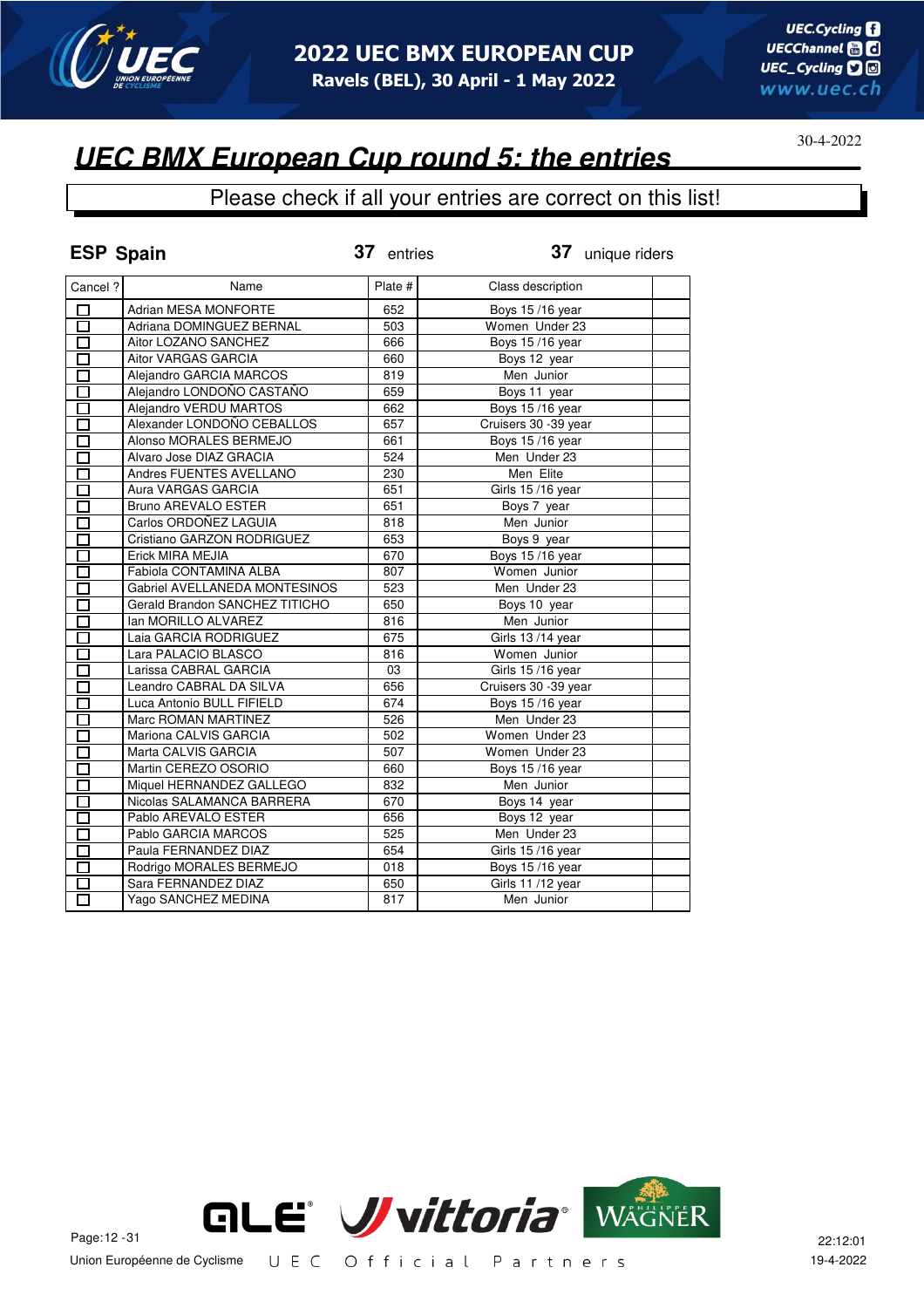

## **UEC BMX European Cup round 5: the entries**

|          | <b>EST Estonia</b>       | entries | unique riders     |
|----------|--------------------------|---------|-------------------|
| Cancel ? | Name                     | Plate # | Class description |
|          | <b>Gerhard RUMM</b>      | 892     | Boys 15/16 year   |
|          | Jesse LAUR               | 889     | Boys 9 year       |
|          | Karl PAUSKAR             | 885     | Boys 9 year       |
| П        | Konrad KASEMAA           | 882     | Boys 12 year      |
|          | Luukas LAJAL             | 882     | Boys 14 year      |
|          | <b>Mattias LAUR</b>      | 890     | Boys 12 year      |
|          | Oliver-Sten SAAR         | 880     | Boys 15/16 year   |
| П        | Paula PALMISTE           | 03      | Girls 11/12 year  |
|          | Remo PAUR                | 880     | Boys 8 year       |
|          | Ruudi LUMISTE            | 15      | Boys 13 year      |
| П        | <b>Sten Tristan RAID</b> | 16      | Boys 14 year      |

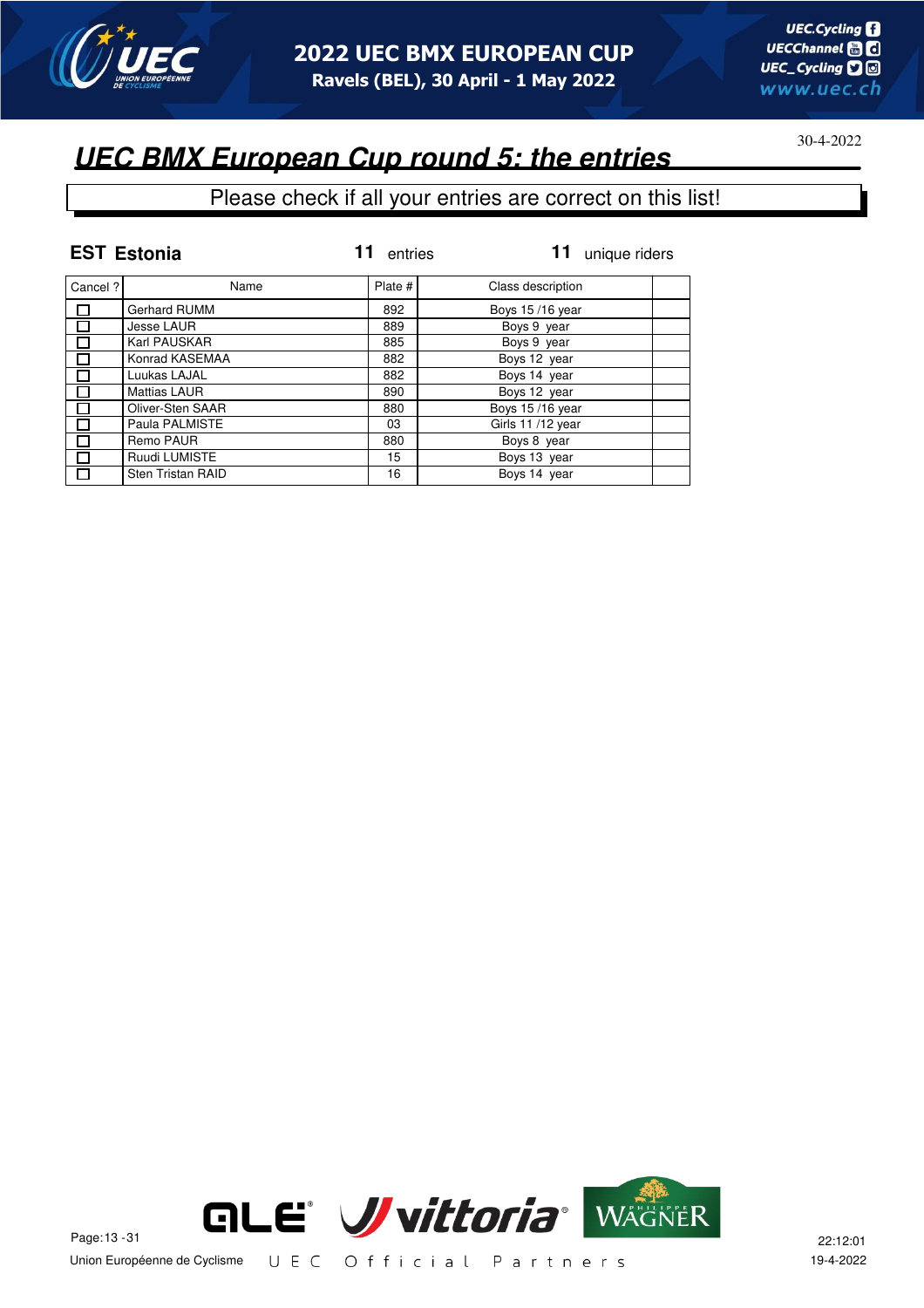

## **UEC BMX European Cup round 5: the entries**

| <b>FIN Finland</b> |                 | entries | 2 unique riders   |  |
|--------------------|-----------------|---------|-------------------|--|
| Cancel ?           | Name            | Plate # | Class description |  |
|                    | Antti LAAKKONEN | 527     | Men Under 23      |  |
|                    | Joel AUTIO      | 820     | Men Junior        |  |

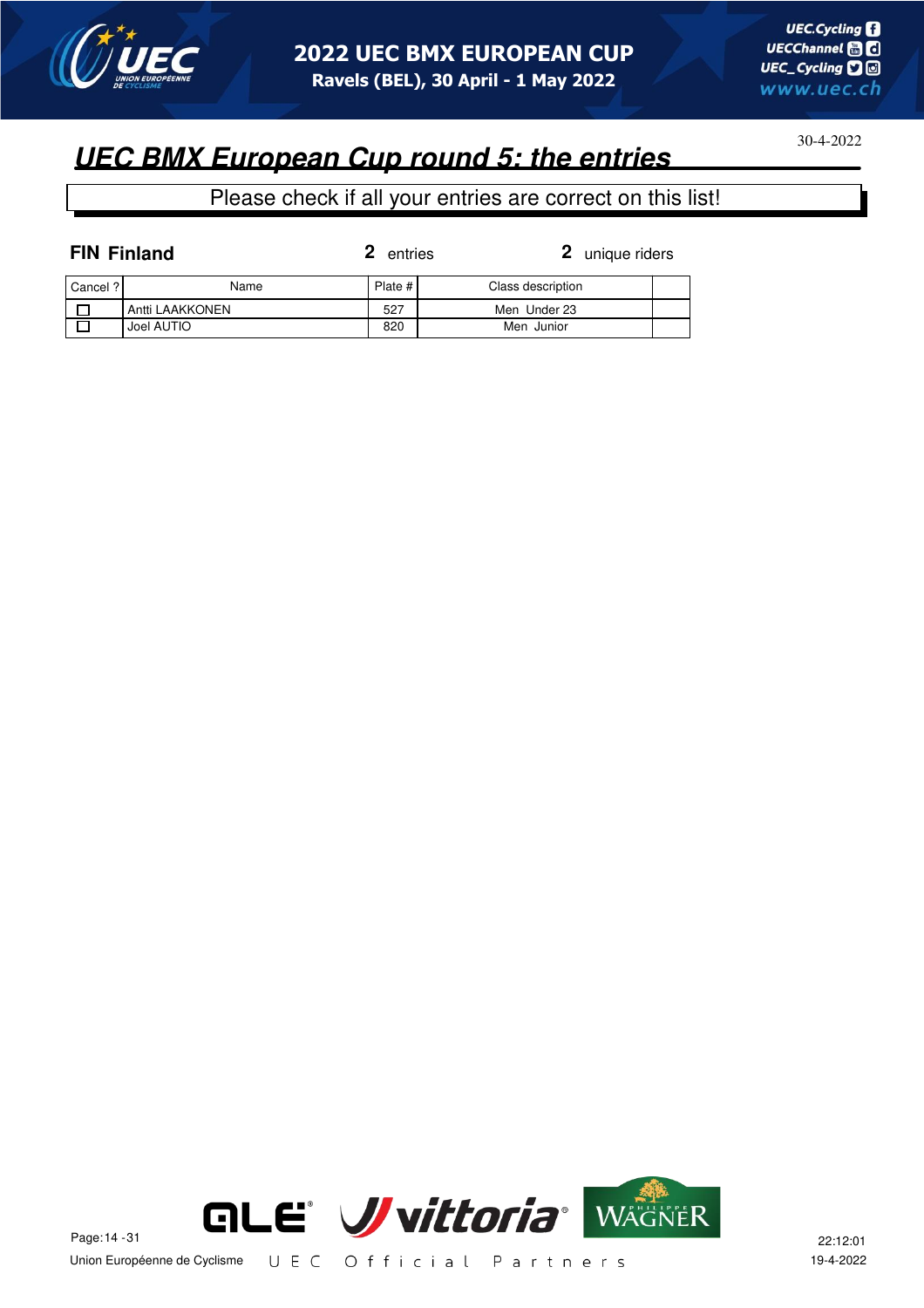

#### Please check if all your entries are correct on this list!

|                           | <b>FRA France</b>                       | 49 entries           | 49 unique riders            |
|---------------------------|-----------------------------------------|----------------------|-----------------------------|
| Cancel ?                  | Name                                    | Plate #              | Class description           |
| П                         | Alexandre MONLEON                       | 2                    | Men $25 +$                  |
| П                         | Ambre QUERE                             | 100                  | Girls 13/14 year            |
| П                         | Arnaud CHAUVIN                          | 212                  | Men Elite                   |
| E.                        | Artus ROTY                              | F41                  | Boys 13 year                |
| П                         | <b>Baptiste JUPILLE</b>                 | 847                  | Men Junior                  |
| П                         | <b>Baptiste LAMBERT</b>                 | F91                  | Men 17 -24 year             |
| П                         | Camille MAIRE                           | 777                  | Women Elite                 |
| П                         | Clara BARTHELEMY                        | 814                  | Women Junior                |
| П                         | Coralie MOUSTIER                        | 812                  | Women Junior                |
| $\Box$                    | Dylan GOBERT                            | 116                  | Men Elite                   |
| $\Box$                    | Emma GRANGER                            | 509                  | Women Under 23              |
| П                         | Enzo LALESNEL                           | 852                  | Men Junior                  |
| П                         | Enzo LECLERC                            | 844                  | Men Junior                  |
| $\Box$                    | <b>Ilan LEFEBVRE</b>                    | 540                  | Men Under 23                |
| П                         | Jodie VIEMONT                           | 512                  | Women Under 23              |
| П                         | Joris BEGUIN                            | 541                  | Men Under 23                |
| П                         | Laura MOUGEY                            | 811                  | Women Junior                |
| П                         | Léa BRINDJONC                           | 809                  | Women Junior                |
| $\Box$                    | Lena GARCIA                             | 815                  | Women Junior                |
| П                         | Leo GAROYAN                             | 20                   | Men Elite                   |
| П                         | Léonie DRUART                           | 813                  | Women Junior                |
| П                         | Lilian BRUNEAU                          | 107                  | Cruisers 17 -29 year        |
| П                         | Lou MAITRE                              | 159                  | Girls 15 /16 year           |
| П                         | Lubin DANJOU                            | 109                  | Boys 13 year                |
| П                         | Manon LECLERC                           | 103                  | Girls 13/14 year            |
| П                         | Marie FAVREL                            | 511                  | Women Under 23              |
| П                         | Matéo COLSENET                          | 233                  | Men Elite                   |
| E.                        | Mathilde DOUDOUX                        | 206                  | Women Elite                 |
|                           | Matt DUBREUIL                           | 022                  | Boys 15/16 year             |
| $\overline{\phantom{0}}$  | Maxence BEY                             | 850                  | Men Junior                  |
| П                         | Maxime HABERT                           | 846                  | Men Junior                  |
| Π                         | Mickaël GUITTARD                        | 848                  | Men Junior                  |
| П                         | Mila MONNANTEUIL                        | $\overline{4}$       | Girls 15/16 year            |
| $\overline{\phantom{0}}$  | Néo IFIANTEPIA                          | 141                  | Boys 13 year                |
| П                         | Pauline PEYRARD                         | 810                  | Women Junior                |
| П                         | Pierre GEISSE                           | 843                  | Men Junior                  |
| <u>Litro de la propia</u> | Romain MAYET                            | 203                  | Men Elite                   |
| E.                        | Roman DAUGAN                            |                      | Men Junior                  |
|                           | Simon BEAUCAMP                          | 849<br>845           |                             |
| П                         |                                         |                      | Men Junior<br>Men Elite     |
|                           | Sylvain ANDRE<br><b>Terry VENTURINI</b> | $\overline{c}$<br>12 |                             |
|                           |                                         |                      | Boys 14 year<br>Women Elite |
| Г                         | <b>Tessa MARTINEZ</b>                   | 111                  | Men 17 - 24 year            |
| П                         | Théo ROIROI                             | 117                  |                             |
| П                         | Thibault DUBREUIL                       | 023                  | Cruisers 40 -44 year        |
| $\Box$                    | Yanis BAURAND                           | 851                  | Men Junior                  |
| П                         | Ylan DELEMONT                           | F97                  | Men 17 - 24 year            |
| $\Box$                    | Youn MARZIN                             | F10                  | Boys 15/16 year             |
|                           | Zian LEMEE                              | 5                    | Boys 15/16 year             |
| П                         | Zoé HAPKA                               | 510                  | Women Under 23              |

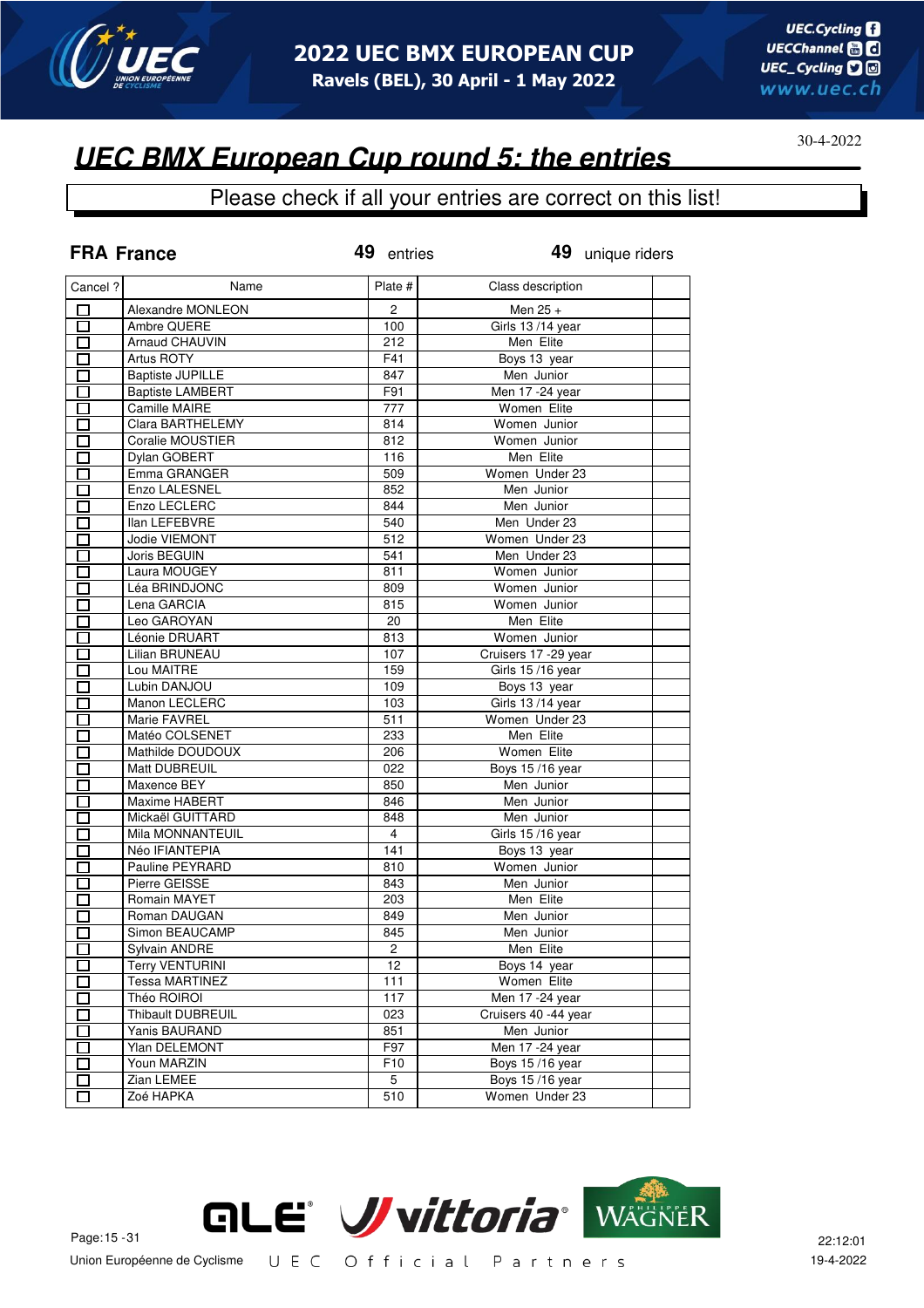

### **UEC BMX European Cup round 5: the entries**

### Please check if all your entries are correct on this list!

|                          | <b>GBR Great Britain</b> | 17<br>entries | 17<br>unique riders   |  |
|--------------------------|--------------------------|---------------|-----------------------|--|
| Cancel ?                 | Name                     | Plate #       | Class description     |  |
|                          | Adam GILBERT             | 866           | Men Junior            |  |
| П                        | Bodhi MARKLEY            | 404           | Boys 10 year          |  |
|                          | <b>Bradley RUSSELL</b>   | 404           | Boys 15/16 year       |  |
| $\Box$                   | Callum RUSSELL           | 536           | Men Under 23          |  |
| $\overline{\phantom{a}}$ | Casey MARKLEY            | 414           | Boys 15/16 year       |  |
| П                        | Elsa RENDALL TODD        | 4             | Girls 13/14 year      |  |
| $\Box$                   | George Hunt              | 853           | Men Junior            |  |
|                          | Jay-Teale SIMPSON-DAVIES | 428           | Boys 14 year          |  |
|                          | Jenson HUNT              | 13            | Boys 12 year          |  |
| Π                        | <b>Jos MARNHAM</b>       | 550           | Men Under 23          |  |
|                          | Lauren STACK             | 421           | Women $17 +$          |  |
| $\Box$                   | Quillan ISIDORE          | 207           | Men Elite             |  |
| $\Box$                   | <b>Ryan MARTIN</b>       | 538           | Men Under 23          |  |
|                          | Skye MAVOLWANE WRIGHT    | 408           | Girls 15/16 year      |  |
|                          | <b>Taylor HUNT</b>       | 425           | Boys 15/16 year       |  |
|                          | Xander MAVOLWANE WRIGHT  | 410           | Boys 14 year          |  |
|                          | Zach RENDALL TODD        | 415           | Cruisers 17 - 29 year |  |



Union Européenne de Cyclisme UEC Official Partners 19-4-2022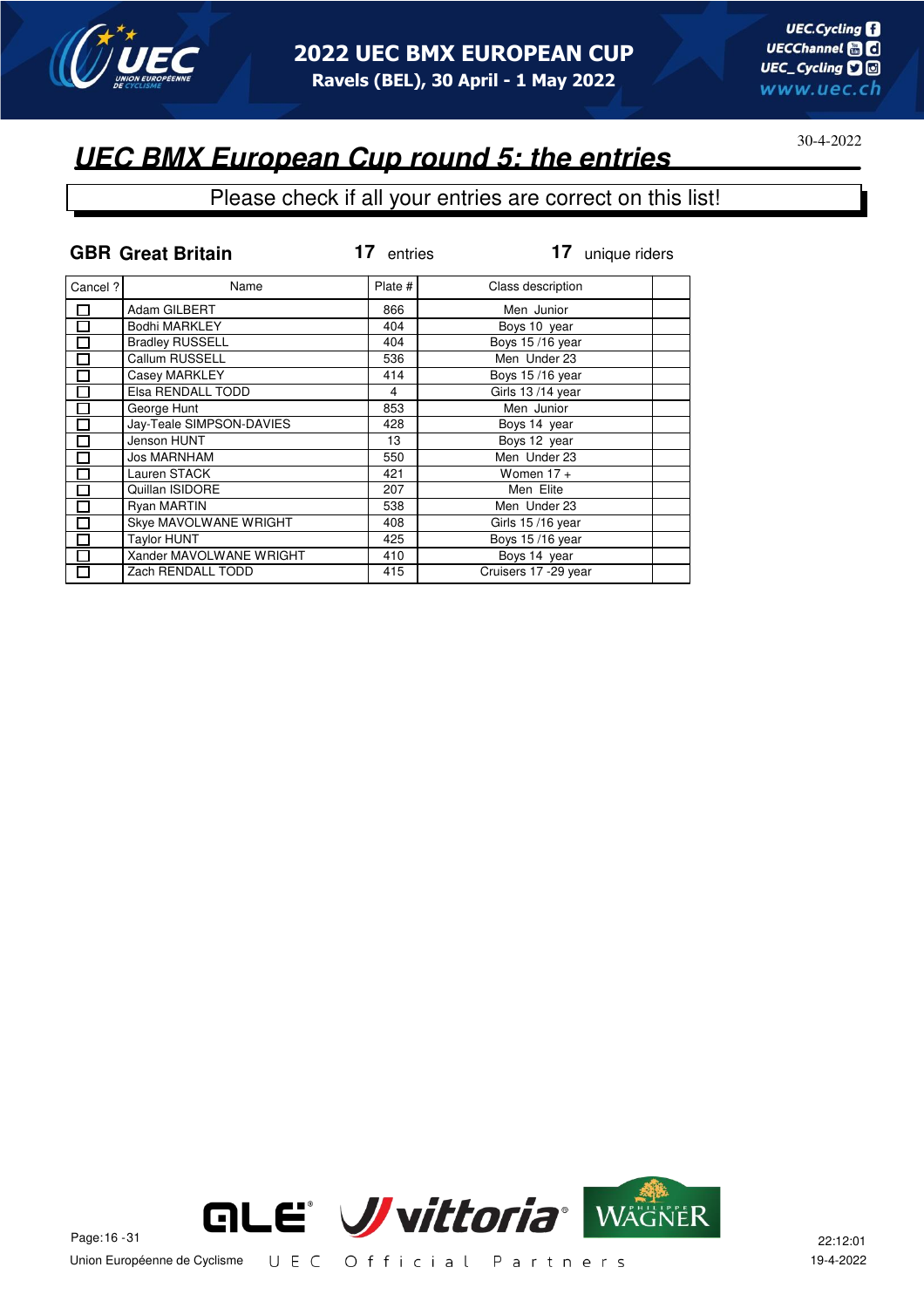

#### Please check if all your entries are correct on this list!

| Cancel ?<br>Plate #<br>Name<br>Class description<br>Alina BECK<br>□<br>17<br>Girls 15/16 year<br>Aron BECK<br>522<br>口<br>Men Under 23<br>Men Elite<br>П<br>Axel WEBSTER<br>218<br>Ayven GENSCH<br>537<br>Boys 15/16 year<br>П<br><b>Ben SARTORIUS</b><br>Boys 12 year<br>506<br>П<br>Cruisers 40 -44 year<br>Erich GRABICHLER<br>27<br>П<br>Erik WEICKART<br>535<br><b>Boys 15/16 year</b><br>П<br><b>Fabian Roland GRABLICHER</b><br>504<br>Boys 14 year<br>口<br>$\overline{\Box}$<br>Felix RAUCH<br>508<br>Boys 10 year<br>□<br>Ferenz ISENBÜRGER<br><b>Boys 15/16 year</b><br>522<br>П<br>$\overline{7}$<br>Boys 13 year<br>lan HENKE<br>Boys 13 year<br>Jarne STOY<br>533<br>$\Box$<br>Jonah SPANG<br>501<br>Boys 11 year<br>П<br>523<br>Boys 15/16 year<br>Jonas BOTT<br>$\Box$<br>Julia MÖHSER<br>Women Under 23<br>508<br>П<br>Men Elite<br>Julian SCHMIDT<br>201<br>□<br><b>Justus ARLINGHAUS</b><br>504<br><b>Boys 15/16 year</b><br>□<br>□<br>Kilian BECKERT<br>509<br>Boys 11 year<br>Kilian SCHLAPPER<br>502<br>Boys 10 year<br>П<br>Kris FLETTNER<br>504<br>Boys 12 year<br>П<br>503<br>Lea SARTORIUS<br>Girls 15/16 year<br>П<br>Lena TAFERTSHOFER<br>17<br>Girls 13/14 year<br>П<br>Liam WEBSTER<br>210<br>Men Elite<br>П<br>Louis ROMEYKE<br>525<br>Boys 13 year<br>П<br>Men Junior<br>Lucas MUES<br>827<br>П<br>Lukas DUDENHÖFER<br>507<br>Boys 13 year<br>П<br>Marco JÄCKEL<br>225<br>Men Elite<br>П<br>Maria FUHRMANN<br>Girls 11 /12 year<br>口<br>502<br>Markus WEIBE<br>502<br>Cruisers 45 +<br>П<br>Marvin ZEMKE<br>537<br>Men 17 - 24 year<br>П<br>$\Box$<br>Meik MÜNNICH<br>017<br>Boys 15/16 year<br>Girls 13/14 year<br>П<br>Mila RÜCKMANN<br>507<br>Moritz HAAGA<br>500<br>Boys 12 year<br>$\Box$<br>Moritz TAFERTSHOFER<br>506<br>Boys 15/16 year<br>□<br>861<br>Men Junior<br>Nick VORDERMEIER<br>П<br>520<br><b>Oliver FUHRMANN</b><br>Cruisers 45 +<br>П<br>$\overline{511}$<br>Oskar SCHILLING<br>Men Under 23<br>П<br>Pascal BRENZEL<br>521<br>Men Under 23<br>П<br>Pia DUDENHÖFER<br>502<br>Girls 10 year<br>П<br>Regula RUNGE<br>200<br>Women Elite<br>П<br>Sebastian NÖTZEL<br>Men Junior<br>822<br>П<br>Sina BUHL<br>512<br>Girls 13/14 year<br>П<br>Men Elite<br>Stefan HEIL<br>231<br>П<br>Boys 14 year<br><b>Till BEHNKE</b><br>506<br>口<br>$\overline{\Box}$<br>Vincent HAAGA<br>519<br>Boys 15/16 year | <b>GER Germany</b> | 45 entries | 45 unique riders |  |
|---------------------------------------------------------------------------------------------------------------------------------------------------------------------------------------------------------------------------------------------------------------------------------------------------------------------------------------------------------------------------------------------------------------------------------------------------------------------------------------------------------------------------------------------------------------------------------------------------------------------------------------------------------------------------------------------------------------------------------------------------------------------------------------------------------------------------------------------------------------------------------------------------------------------------------------------------------------------------------------------------------------------------------------------------------------------------------------------------------------------------------------------------------------------------------------------------------------------------------------------------------------------------------------------------------------------------------------------------------------------------------------------------------------------------------------------------------------------------------------------------------------------------------------------------------------------------------------------------------------------------------------------------------------------------------------------------------------------------------------------------------------------------------------------------------------------------------------------------------------------------------------------------------------------------------------------------------------------------------------------------------------------------------------------------------------------------------------------------------------------------------------------------------------------------------------------------------------------------------------------------------------------------------------------------------------------------------------------------|--------------------|------------|------------------|--|
|                                                                                                                                                                                                                                                                                                                                                                                                                                                                                                                                                                                                                                                                                                                                                                                                                                                                                                                                                                                                                                                                                                                                                                                                                                                                                                                                                                                                                                                                                                                                                                                                                                                                                                                                                                                                                                                                                                                                                                                                                                                                                                                                                                                                                                                                                                                                                   |                    |            |                  |  |
|                                                                                                                                                                                                                                                                                                                                                                                                                                                                                                                                                                                                                                                                                                                                                                                                                                                                                                                                                                                                                                                                                                                                                                                                                                                                                                                                                                                                                                                                                                                                                                                                                                                                                                                                                                                                                                                                                                                                                                                                                                                                                                                                                                                                                                                                                                                                                   |                    |            |                  |  |
|                                                                                                                                                                                                                                                                                                                                                                                                                                                                                                                                                                                                                                                                                                                                                                                                                                                                                                                                                                                                                                                                                                                                                                                                                                                                                                                                                                                                                                                                                                                                                                                                                                                                                                                                                                                                                                                                                                                                                                                                                                                                                                                                                                                                                                                                                                                                                   |                    |            |                  |  |
|                                                                                                                                                                                                                                                                                                                                                                                                                                                                                                                                                                                                                                                                                                                                                                                                                                                                                                                                                                                                                                                                                                                                                                                                                                                                                                                                                                                                                                                                                                                                                                                                                                                                                                                                                                                                                                                                                                                                                                                                                                                                                                                                                                                                                                                                                                                                                   |                    |            |                  |  |
|                                                                                                                                                                                                                                                                                                                                                                                                                                                                                                                                                                                                                                                                                                                                                                                                                                                                                                                                                                                                                                                                                                                                                                                                                                                                                                                                                                                                                                                                                                                                                                                                                                                                                                                                                                                                                                                                                                                                                                                                                                                                                                                                                                                                                                                                                                                                                   |                    |            |                  |  |
|                                                                                                                                                                                                                                                                                                                                                                                                                                                                                                                                                                                                                                                                                                                                                                                                                                                                                                                                                                                                                                                                                                                                                                                                                                                                                                                                                                                                                                                                                                                                                                                                                                                                                                                                                                                                                                                                                                                                                                                                                                                                                                                                                                                                                                                                                                                                                   |                    |            |                  |  |
|                                                                                                                                                                                                                                                                                                                                                                                                                                                                                                                                                                                                                                                                                                                                                                                                                                                                                                                                                                                                                                                                                                                                                                                                                                                                                                                                                                                                                                                                                                                                                                                                                                                                                                                                                                                                                                                                                                                                                                                                                                                                                                                                                                                                                                                                                                                                                   |                    |            |                  |  |
|                                                                                                                                                                                                                                                                                                                                                                                                                                                                                                                                                                                                                                                                                                                                                                                                                                                                                                                                                                                                                                                                                                                                                                                                                                                                                                                                                                                                                                                                                                                                                                                                                                                                                                                                                                                                                                                                                                                                                                                                                                                                                                                                                                                                                                                                                                                                                   |                    |            |                  |  |
|                                                                                                                                                                                                                                                                                                                                                                                                                                                                                                                                                                                                                                                                                                                                                                                                                                                                                                                                                                                                                                                                                                                                                                                                                                                                                                                                                                                                                                                                                                                                                                                                                                                                                                                                                                                                                                                                                                                                                                                                                                                                                                                                                                                                                                                                                                                                                   |                    |            |                  |  |
|                                                                                                                                                                                                                                                                                                                                                                                                                                                                                                                                                                                                                                                                                                                                                                                                                                                                                                                                                                                                                                                                                                                                                                                                                                                                                                                                                                                                                                                                                                                                                                                                                                                                                                                                                                                                                                                                                                                                                                                                                                                                                                                                                                                                                                                                                                                                                   |                    |            |                  |  |
|                                                                                                                                                                                                                                                                                                                                                                                                                                                                                                                                                                                                                                                                                                                                                                                                                                                                                                                                                                                                                                                                                                                                                                                                                                                                                                                                                                                                                                                                                                                                                                                                                                                                                                                                                                                                                                                                                                                                                                                                                                                                                                                                                                                                                                                                                                                                                   |                    |            |                  |  |
|                                                                                                                                                                                                                                                                                                                                                                                                                                                                                                                                                                                                                                                                                                                                                                                                                                                                                                                                                                                                                                                                                                                                                                                                                                                                                                                                                                                                                                                                                                                                                                                                                                                                                                                                                                                                                                                                                                                                                                                                                                                                                                                                                                                                                                                                                                                                                   |                    |            |                  |  |
|                                                                                                                                                                                                                                                                                                                                                                                                                                                                                                                                                                                                                                                                                                                                                                                                                                                                                                                                                                                                                                                                                                                                                                                                                                                                                                                                                                                                                                                                                                                                                                                                                                                                                                                                                                                                                                                                                                                                                                                                                                                                                                                                                                                                                                                                                                                                                   |                    |            |                  |  |
|                                                                                                                                                                                                                                                                                                                                                                                                                                                                                                                                                                                                                                                                                                                                                                                                                                                                                                                                                                                                                                                                                                                                                                                                                                                                                                                                                                                                                                                                                                                                                                                                                                                                                                                                                                                                                                                                                                                                                                                                                                                                                                                                                                                                                                                                                                                                                   |                    |            |                  |  |
|                                                                                                                                                                                                                                                                                                                                                                                                                                                                                                                                                                                                                                                                                                                                                                                                                                                                                                                                                                                                                                                                                                                                                                                                                                                                                                                                                                                                                                                                                                                                                                                                                                                                                                                                                                                                                                                                                                                                                                                                                                                                                                                                                                                                                                                                                                                                                   |                    |            |                  |  |
|                                                                                                                                                                                                                                                                                                                                                                                                                                                                                                                                                                                                                                                                                                                                                                                                                                                                                                                                                                                                                                                                                                                                                                                                                                                                                                                                                                                                                                                                                                                                                                                                                                                                                                                                                                                                                                                                                                                                                                                                                                                                                                                                                                                                                                                                                                                                                   |                    |            |                  |  |
|                                                                                                                                                                                                                                                                                                                                                                                                                                                                                                                                                                                                                                                                                                                                                                                                                                                                                                                                                                                                                                                                                                                                                                                                                                                                                                                                                                                                                                                                                                                                                                                                                                                                                                                                                                                                                                                                                                                                                                                                                                                                                                                                                                                                                                                                                                                                                   |                    |            |                  |  |
|                                                                                                                                                                                                                                                                                                                                                                                                                                                                                                                                                                                                                                                                                                                                                                                                                                                                                                                                                                                                                                                                                                                                                                                                                                                                                                                                                                                                                                                                                                                                                                                                                                                                                                                                                                                                                                                                                                                                                                                                                                                                                                                                                                                                                                                                                                                                                   |                    |            |                  |  |
|                                                                                                                                                                                                                                                                                                                                                                                                                                                                                                                                                                                                                                                                                                                                                                                                                                                                                                                                                                                                                                                                                                                                                                                                                                                                                                                                                                                                                                                                                                                                                                                                                                                                                                                                                                                                                                                                                                                                                                                                                                                                                                                                                                                                                                                                                                                                                   |                    |            |                  |  |
|                                                                                                                                                                                                                                                                                                                                                                                                                                                                                                                                                                                                                                                                                                                                                                                                                                                                                                                                                                                                                                                                                                                                                                                                                                                                                                                                                                                                                                                                                                                                                                                                                                                                                                                                                                                                                                                                                                                                                                                                                                                                                                                                                                                                                                                                                                                                                   |                    |            |                  |  |
|                                                                                                                                                                                                                                                                                                                                                                                                                                                                                                                                                                                                                                                                                                                                                                                                                                                                                                                                                                                                                                                                                                                                                                                                                                                                                                                                                                                                                                                                                                                                                                                                                                                                                                                                                                                                                                                                                                                                                                                                                                                                                                                                                                                                                                                                                                                                                   |                    |            |                  |  |
|                                                                                                                                                                                                                                                                                                                                                                                                                                                                                                                                                                                                                                                                                                                                                                                                                                                                                                                                                                                                                                                                                                                                                                                                                                                                                                                                                                                                                                                                                                                                                                                                                                                                                                                                                                                                                                                                                                                                                                                                                                                                                                                                                                                                                                                                                                                                                   |                    |            |                  |  |
|                                                                                                                                                                                                                                                                                                                                                                                                                                                                                                                                                                                                                                                                                                                                                                                                                                                                                                                                                                                                                                                                                                                                                                                                                                                                                                                                                                                                                                                                                                                                                                                                                                                                                                                                                                                                                                                                                                                                                                                                                                                                                                                                                                                                                                                                                                                                                   |                    |            |                  |  |
|                                                                                                                                                                                                                                                                                                                                                                                                                                                                                                                                                                                                                                                                                                                                                                                                                                                                                                                                                                                                                                                                                                                                                                                                                                                                                                                                                                                                                                                                                                                                                                                                                                                                                                                                                                                                                                                                                                                                                                                                                                                                                                                                                                                                                                                                                                                                                   |                    |            |                  |  |
|                                                                                                                                                                                                                                                                                                                                                                                                                                                                                                                                                                                                                                                                                                                                                                                                                                                                                                                                                                                                                                                                                                                                                                                                                                                                                                                                                                                                                                                                                                                                                                                                                                                                                                                                                                                                                                                                                                                                                                                                                                                                                                                                                                                                                                                                                                                                                   |                    |            |                  |  |
|                                                                                                                                                                                                                                                                                                                                                                                                                                                                                                                                                                                                                                                                                                                                                                                                                                                                                                                                                                                                                                                                                                                                                                                                                                                                                                                                                                                                                                                                                                                                                                                                                                                                                                                                                                                                                                                                                                                                                                                                                                                                                                                                                                                                                                                                                                                                                   |                    |            |                  |  |
|                                                                                                                                                                                                                                                                                                                                                                                                                                                                                                                                                                                                                                                                                                                                                                                                                                                                                                                                                                                                                                                                                                                                                                                                                                                                                                                                                                                                                                                                                                                                                                                                                                                                                                                                                                                                                                                                                                                                                                                                                                                                                                                                                                                                                                                                                                                                                   |                    |            |                  |  |
|                                                                                                                                                                                                                                                                                                                                                                                                                                                                                                                                                                                                                                                                                                                                                                                                                                                                                                                                                                                                                                                                                                                                                                                                                                                                                                                                                                                                                                                                                                                                                                                                                                                                                                                                                                                                                                                                                                                                                                                                                                                                                                                                                                                                                                                                                                                                                   |                    |            |                  |  |
|                                                                                                                                                                                                                                                                                                                                                                                                                                                                                                                                                                                                                                                                                                                                                                                                                                                                                                                                                                                                                                                                                                                                                                                                                                                                                                                                                                                                                                                                                                                                                                                                                                                                                                                                                                                                                                                                                                                                                                                                                                                                                                                                                                                                                                                                                                                                                   |                    |            |                  |  |
|                                                                                                                                                                                                                                                                                                                                                                                                                                                                                                                                                                                                                                                                                                                                                                                                                                                                                                                                                                                                                                                                                                                                                                                                                                                                                                                                                                                                                                                                                                                                                                                                                                                                                                                                                                                                                                                                                                                                                                                                                                                                                                                                                                                                                                                                                                                                                   |                    |            |                  |  |
|                                                                                                                                                                                                                                                                                                                                                                                                                                                                                                                                                                                                                                                                                                                                                                                                                                                                                                                                                                                                                                                                                                                                                                                                                                                                                                                                                                                                                                                                                                                                                                                                                                                                                                                                                                                                                                                                                                                                                                                                                                                                                                                                                                                                                                                                                                                                                   |                    |            |                  |  |
|                                                                                                                                                                                                                                                                                                                                                                                                                                                                                                                                                                                                                                                                                                                                                                                                                                                                                                                                                                                                                                                                                                                                                                                                                                                                                                                                                                                                                                                                                                                                                                                                                                                                                                                                                                                                                                                                                                                                                                                                                                                                                                                                                                                                                                                                                                                                                   |                    |            |                  |  |
|                                                                                                                                                                                                                                                                                                                                                                                                                                                                                                                                                                                                                                                                                                                                                                                                                                                                                                                                                                                                                                                                                                                                                                                                                                                                                                                                                                                                                                                                                                                                                                                                                                                                                                                                                                                                                                                                                                                                                                                                                                                                                                                                                                                                                                                                                                                                                   |                    |            |                  |  |
|                                                                                                                                                                                                                                                                                                                                                                                                                                                                                                                                                                                                                                                                                                                                                                                                                                                                                                                                                                                                                                                                                                                                                                                                                                                                                                                                                                                                                                                                                                                                                                                                                                                                                                                                                                                                                                                                                                                                                                                                                                                                                                                                                                                                                                                                                                                                                   |                    |            |                  |  |
|                                                                                                                                                                                                                                                                                                                                                                                                                                                                                                                                                                                                                                                                                                                                                                                                                                                                                                                                                                                                                                                                                                                                                                                                                                                                                                                                                                                                                                                                                                                                                                                                                                                                                                                                                                                                                                                                                                                                                                                                                                                                                                                                                                                                                                                                                                                                                   |                    |            |                  |  |
|                                                                                                                                                                                                                                                                                                                                                                                                                                                                                                                                                                                                                                                                                                                                                                                                                                                                                                                                                                                                                                                                                                                                                                                                                                                                                                                                                                                                                                                                                                                                                                                                                                                                                                                                                                                                                                                                                                                                                                                                                                                                                                                                                                                                                                                                                                                                                   |                    |            |                  |  |
|                                                                                                                                                                                                                                                                                                                                                                                                                                                                                                                                                                                                                                                                                                                                                                                                                                                                                                                                                                                                                                                                                                                                                                                                                                                                                                                                                                                                                                                                                                                                                                                                                                                                                                                                                                                                                                                                                                                                                                                                                                                                                                                                                                                                                                                                                                                                                   |                    |            |                  |  |
|                                                                                                                                                                                                                                                                                                                                                                                                                                                                                                                                                                                                                                                                                                                                                                                                                                                                                                                                                                                                                                                                                                                                                                                                                                                                                                                                                                                                                                                                                                                                                                                                                                                                                                                                                                                                                                                                                                                                                                                                                                                                                                                                                                                                                                                                                                                                                   |                    |            |                  |  |
|                                                                                                                                                                                                                                                                                                                                                                                                                                                                                                                                                                                                                                                                                                                                                                                                                                                                                                                                                                                                                                                                                                                                                                                                                                                                                                                                                                                                                                                                                                                                                                                                                                                                                                                                                                                                                                                                                                                                                                                                                                                                                                                                                                                                                                                                                                                                                   |                    |            |                  |  |
|                                                                                                                                                                                                                                                                                                                                                                                                                                                                                                                                                                                                                                                                                                                                                                                                                                                                                                                                                                                                                                                                                                                                                                                                                                                                                                                                                                                                                                                                                                                                                                                                                                                                                                                                                                                                                                                                                                                                                                                                                                                                                                                                                                                                                                                                                                                                                   |                    |            |                  |  |
|                                                                                                                                                                                                                                                                                                                                                                                                                                                                                                                                                                                                                                                                                                                                                                                                                                                                                                                                                                                                                                                                                                                                                                                                                                                                                                                                                                                                                                                                                                                                                                                                                                                                                                                                                                                                                                                                                                                                                                                                                                                                                                                                                                                                                                                                                                                                                   |                    |            |                  |  |
|                                                                                                                                                                                                                                                                                                                                                                                                                                                                                                                                                                                                                                                                                                                                                                                                                                                                                                                                                                                                                                                                                                                                                                                                                                                                                                                                                                                                                                                                                                                                                                                                                                                                                                                                                                                                                                                                                                                                                                                                                                                                                                                                                                                                                                                                                                                                                   |                    |            |                  |  |
|                                                                                                                                                                                                                                                                                                                                                                                                                                                                                                                                                                                                                                                                                                                                                                                                                                                                                                                                                                                                                                                                                                                                                                                                                                                                                                                                                                                                                                                                                                                                                                                                                                                                                                                                                                                                                                                                                                                                                                                                                                                                                                                                                                                                                                                                                                                                                   |                    |            |                  |  |
|                                                                                                                                                                                                                                                                                                                                                                                                                                                                                                                                                                                                                                                                                                                                                                                                                                                                                                                                                                                                                                                                                                                                                                                                                                                                                                                                                                                                                                                                                                                                                                                                                                                                                                                                                                                                                                                                                                                                                                                                                                                                                                                                                                                                                                                                                                                                                   |                    |            |                  |  |
|                                                                                                                                                                                                                                                                                                                                                                                                                                                                                                                                                                                                                                                                                                                                                                                                                                                                                                                                                                                                                                                                                                                                                                                                                                                                                                                                                                                                                                                                                                                                                                                                                                                                                                                                                                                                                                                                                                                                                                                                                                                                                                                                                                                                                                                                                                                                                   |                    |            |                  |  |
|                                                                                                                                                                                                                                                                                                                                                                                                                                                                                                                                                                                                                                                                                                                                                                                                                                                                                                                                                                                                                                                                                                                                                                                                                                                                                                                                                                                                                                                                                                                                                                                                                                                                                                                                                                                                                                                                                                                                                                                                                                                                                                                                                                                                                                                                                                                                                   |                    |            |                  |  |

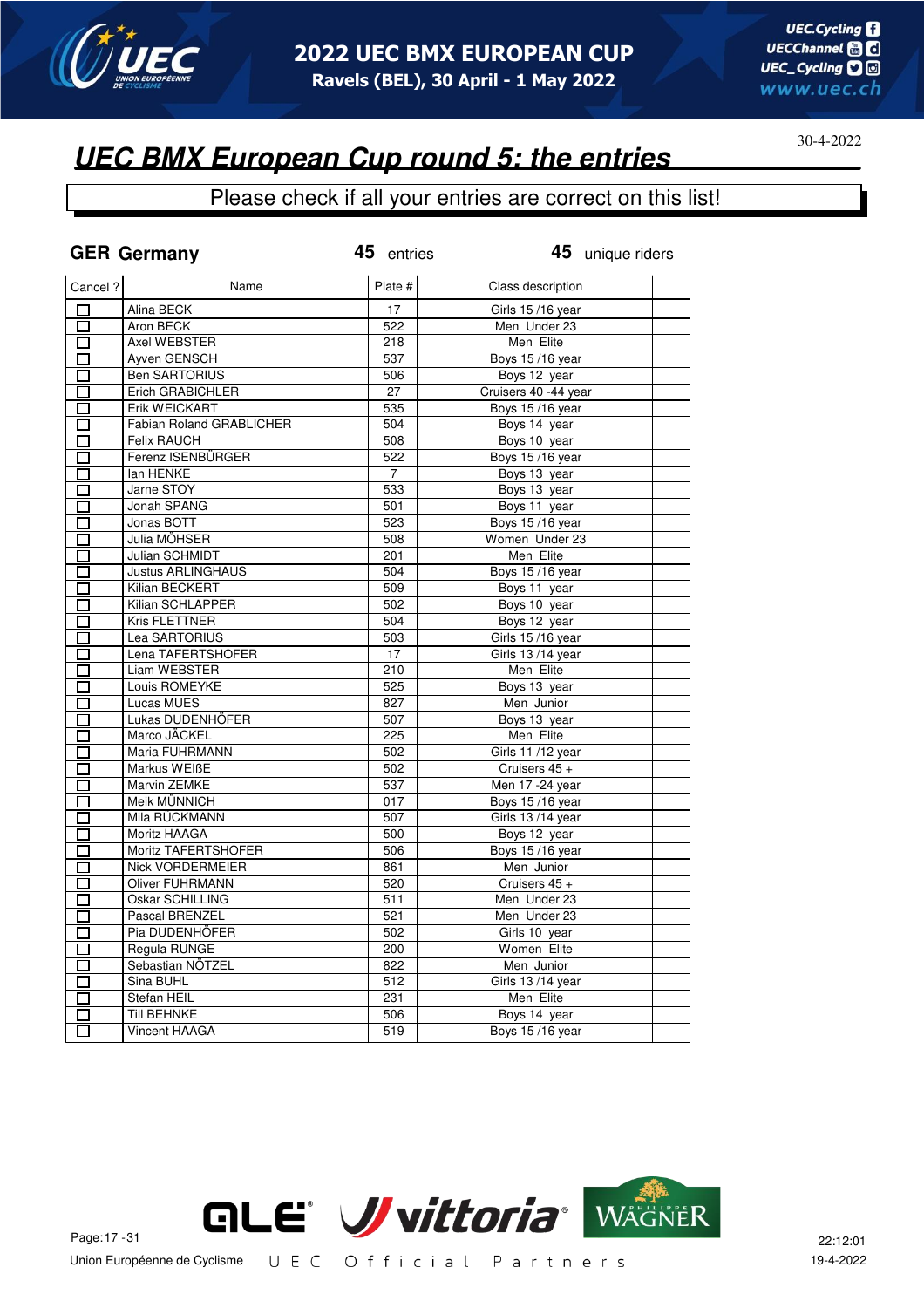

## **UEC BMX European Cup round 5: the entries**

| <b>IRL</b> Ireland |                | entries | 4 unique riders   |  |
|--------------------|----------------|---------|-------------------|--|
| Cancel ?           | Name           | Plate # | Class description |  |
|                    | Carly HAYES    | 012     | Girls 13/14 year  |  |
|                    | Evan BARTLEY   |         | Boys 11 year      |  |
|                    | Matthew MALONE | 483     | Men 17 -24 year   |  |
|                    | Reuben BYRNE   | 13      | Boys 13 year      |  |

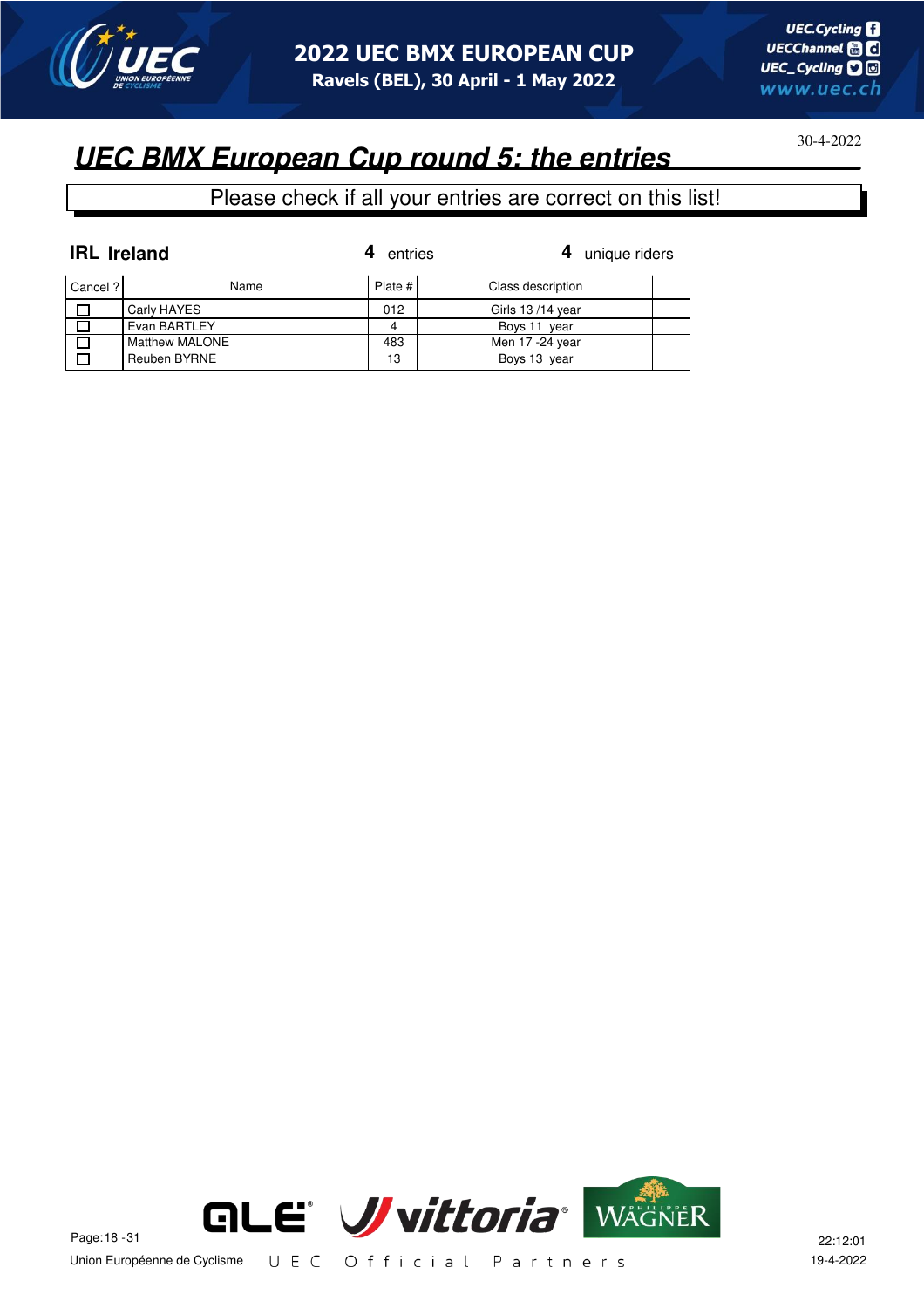

### **UEC BMX European Cup round 5: the entries**

| <b>ITA Italia</b>            |                              | 25 entries | 25 unique riders     |  |
|------------------------------|------------------------------|------------|----------------------|--|
| Cancel?                      | Name                         | Plate #    | Class description    |  |
| 囗                            | Albert GROPPO                | 810        | Men Junior           |  |
| $\Box$                       | Andrea FENDONI               | 812        | Men Junior           |  |
| $\Box$                       | Federico DE VECCHI           | 516        | Men Under 23         |  |
| $\overline{\Box}$            | Federico PASA                | 023        | Boys 15/16 year      |  |
| $\Box$                       | Francesca CINGOLANI FERREIRA | 513        | Women Under 23       |  |
| $\overline{\Box}$            | Giacomo GARGAGLIA            | 510        | Men Under 23         |  |
| $\Box$                       | Leonardo CANTIERO            | 513        | Men Under 23         |  |
| $\Box$                       | Lorenzo STELLA               | 813        | Men Junior           |  |
| $\overline{\overline{\Box}}$ | Marco GAULE                  | 23         | Cruisers 40 -44 year |  |
| $\Box$                       | Marco RADAELLI               | 512        | Men Under 23         |  |
| $\Box$                       | Martino CASLINI              | 640        | Boys 12 year         |  |
| $\Box$                       | Martti SCIORTINO             | 30         | Men Elite            |  |
| $\Box$                       | Matteo GRAZIAN               | 209        | Men Elite            |  |
| $\overline{\Box}$            | Matteo MARIANI               | 620        | Boys 12 year         |  |
| П                            | Matteo TUGNOLO               | 515        | Men Under 23         |  |
| $\Box$                       | Mattia BENEDETTI             | 814        | Men Junior           |  |
| $\overline{\Box}$            | Mattia HAPPACHER             | 517        | Men Under 23         |  |
| $\Box$                       | Michele TOMIZIOLI            | 217        | Men Elite            |  |
| $\Box$                       | Pietro BERTAGNOLI            | 222        | Men Elite            |  |
| П                            | Riccardo RIZZARDI            | 514        | Men Under 23         |  |
| 囗                            | Tommaso CARRARO              | 815        | Men Junior           |  |
| $\Box$                       | Tommaso FRIZZARIN            | 811        | Men Junior           |  |
| $\overline{\square}$         | <b>Tommaso GASPAROLI</b>     | 509        | Men Under 23         |  |
| $\Box$                       | Tommaso GIUSTACCHINI         | 205        | Men Elite            |  |
| П                            | <b>William GAULE</b>         | 628        | Boys 12 year         |  |

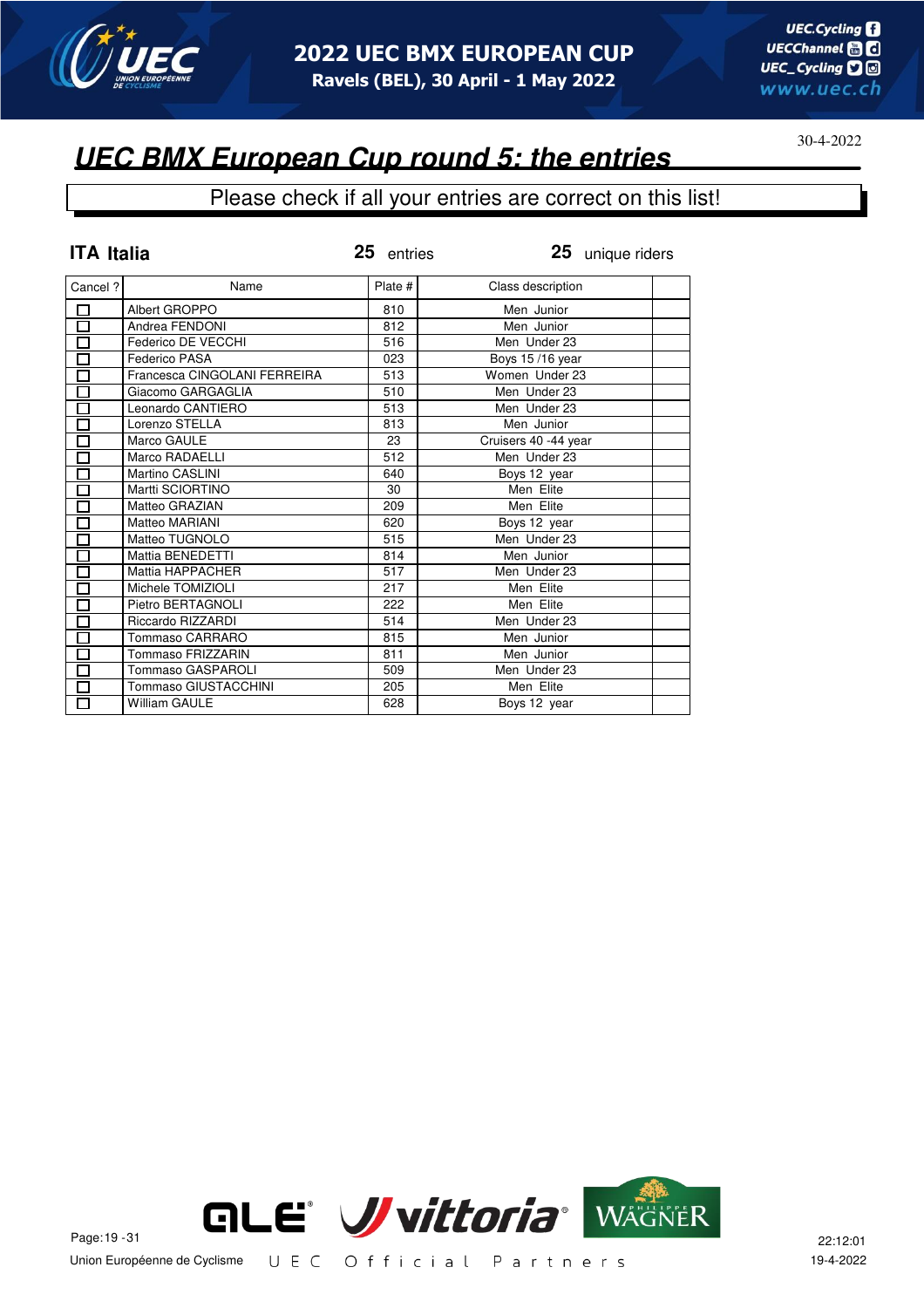

### **UEC BMX European Cup round 5: the entries**

#### Please check if all your entries are correct on this list!

| <b>LAT Latvia</b>    |                                | 23 entries     | 23 unique riders      |  |
|----------------------|--------------------------------|----------------|-----------------------|--|
| Cancel ?             | Name                           | Plate #        | Class description     |  |
| $\Box$               | <b>Adrians JERMAKOVS</b>       | 827            | Boys 15/16 year       |  |
| $\overline{\square}$ | Armands KAPINS                 | 815            | Cruisers 30 - 39 year |  |
| 囗                    | Arturs JONKUS                  | 801            | Boys 9 year           |  |
| 口                    | Davis Janis ELBRETS            | 837            | Men Junior            |  |
| $\Box$               | <b>Edgars LANGMANIS</b>        | $\overline{7}$ | Boys 15/16 year       |  |
| $\Box$               | <b>Emils Martins TREIMANIS</b> | 834            | Men Junior            |  |
| $\Box$               | Girts JONKUS                   | 016            | Cruisers 40 -44 year  |  |
| $\Box$               | Gustavs ZARINS                 | 815            | Boys 9 year           |  |
| $\overline{\Box}$    | Hugo Ilvis EIHENTALS           | 836            | Men Junior            |  |
| $\Box$               | leva VISNEVSKA                 | 800            | Girls 8 year          |  |
| $\Box$               | Janis BINDZE                   | 805            | Boys 13 year          |  |
| $\overline{\square}$ | <b>Janis DAUGAVINS</b>         | 839            | Boys 15/16 year       |  |
| О                    | Karlis PEDRAUDZIS              | 835            | Men Junior            |  |
| $\Box$               | Marks SVALKOVSKIS              | 4              | Boys 10 year          |  |
| $\Box$               | Markuss SOLIMS                 | 18             | Boys 13 year          |  |
| $\Box$               | <b>Matiss MELNIS</b>           | 853            | Boys 11 year          |  |
| $\Box$               | Melanija CUDARE                | 17             | Girls 11/12 year      |  |
| $\overline{\square}$ | Patriks KAPINS                 | 830            | Boys 8 year           |  |
| $\Box$               | Paula KIBARE                   | $\overline{7}$ | Girls 15/16 year      |  |
| $\Box$               | Renars ZELVIS                  | 801            | Boys 11 year          |  |
| $\Box$               | Rojs KLESTROVS                 | 835            | Boys 11 year          |  |
| $\Box$               | Toms VISNEVSKIS                | 18             | Boys 11 year          |  |
| 口                    | <b>Valts BUDIGINS</b>          | 811            | Boys 13 year          |  |



Union Européenne de Cyclisme UEC Official Partners 19-4-2022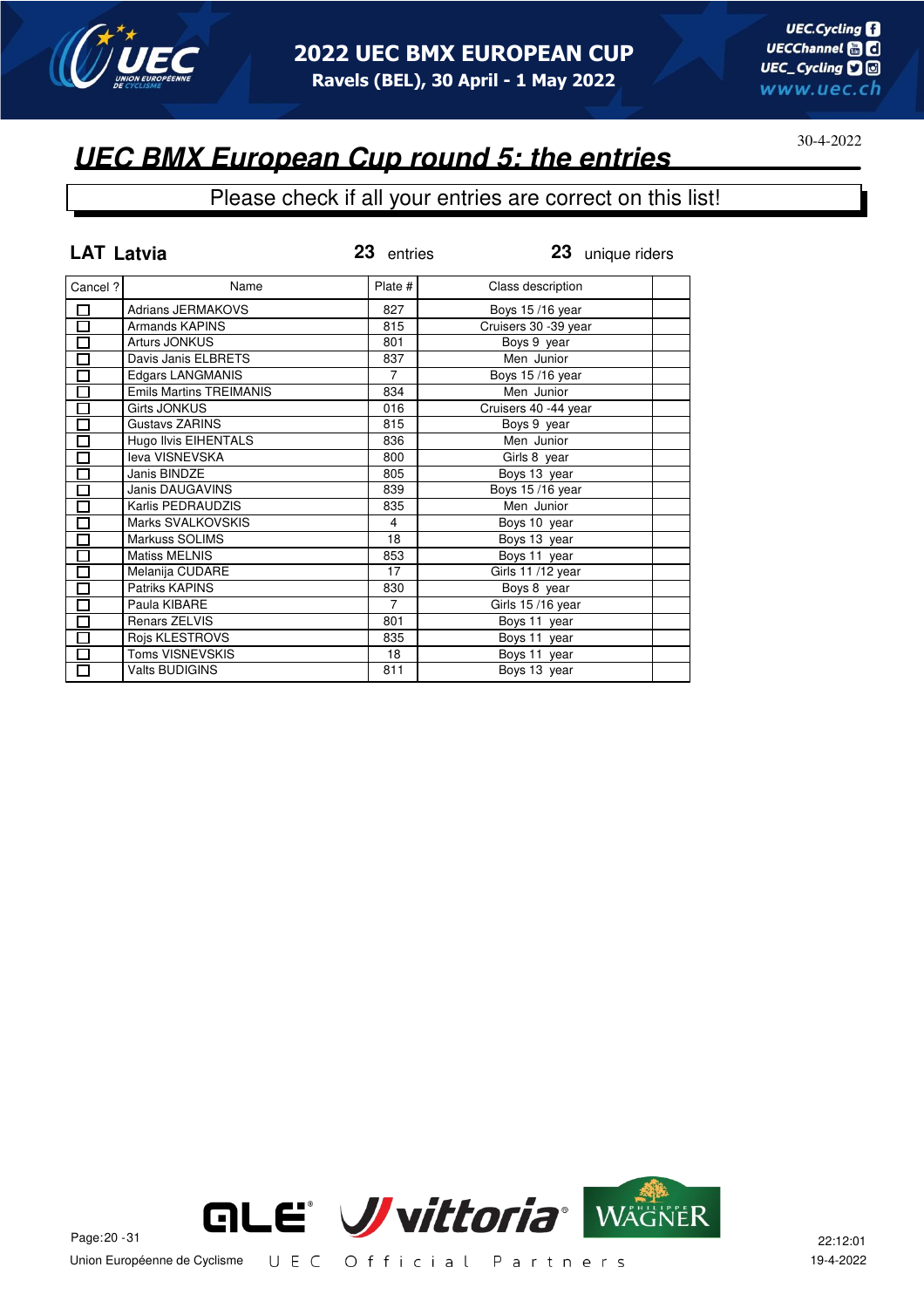

### **UEC BMX European Cup round 5: the entries**

|                          | <b>NED Netherlands</b>    | 143 entries  | 141 unique riders    |
|--------------------------|---------------------------|--------------|----------------------|
| Cancel ?                 | Name                      | Plate #      | Class description    |
| □                        | Aeron VAN BOMMEL          | 260          | Boys 14 year         |
| □                        | Amber DAVIDS              | 219          | Women $17 +$         |
| П                        | Amber WALRAVENS           | 500          | Women Under 23       |
| П                        | Anne BOS                  | 18           | Girls 15/16 year     |
| П                        | Anne-Claire ROMIJNSEN     | 211          | Girls 13 /14 year    |
| П                        | <b>Annelies ALFERINK</b>  | 219          | Cruisers Women       |
| П                        | Anouk JANSSEN             | 14           | Girls 15 /16 year    |
| П                        | <b>Bart BAKKER</b>        | 806          | Men Junior           |
| П                        | Bart VAN BEMMELEN         | 507          | Men Under 23         |
| $\Box$                   | <b>Bas VERHAGEN</b>       | 201          | Men 17 -24 year      |
| $\Box$                   | <b>Bodhi BAKKER</b>       | 807          | Men Junior           |
| $\Box$                   | <b>Boris BREKELMANS</b>   | 504          | Men Under 23         |
| П                        | <b>Bram VERGOUWE</b>      | 247          | Boys 13 year         |
| $\Box$                   | <b>Brandon TIMPERS</b>    | 230          | Boys 14 year         |
| П                        | Bryan NOORDAM             | 201          | Boys 9 year          |
| П                        | <b>Casper PIPERS</b>      | 803          | Men Junior           |
| П                        | Celia VISCH               | 803          | Women Junior         |
| $\Box$                   | Charlotte DODDEMA         | 04           | Girls 11 /12 year    |
| 口                        | Christijan BAK            | 218          | Boys 15/16 year      |
| П                        | Coen NIJSSEN              | 211          | Boys 11 year         |
| П                        | Corno PENNINGS            | 263          | Cruisers 40 -44 year |
| $\Box$                   | Cyril JANSSEN             | 211          | Boys 13 year         |
| $\Box$                   | Daan CORTS                | 239          | Men 17 - 24 year     |
| П                        | Danielle VRENEGOOR        | 204          | Women Elite          |
| П                        | Dannique KWAKMAN          | 220          | Girls 15/16 year     |
| $\Box$                   | Dave VAN DER BURG         | 192          | Men Elite            |
| П                        | Dean VERMEULEN            | 202          | Boys 10 year         |
| E.                       | Debbie SCHALK             | 231          | Girls 15/16 year     |
| Π                        | Demi NIEUWENKAMP          | 8            | Girls 15/16 year     |
| Ī                        | Desi VELDWIJK             | 247          | Women $17 +$         |
| П                        | Dewi GAGLIARDI            | 244          | Women $17 +$         |
| Π                        | Djerry KERS               | 267          | Cruisers 17 -29 year |
| П                        | Eef BEERENDONK            | 215          | Cruisers Women       |
| $\Box$                   | Eline Elise LEIJENDECKERS | 200          | Girls 8 year         |
| П                        | <b>Elwin REMMERTS</b>     | 214          | Men Elite            |
| П                        | Erik VLAARDINGERBROEK     | 266          | Cruisers 45 +        |
| П                        | Fem MULHUYZEN             | 201          | Girls 7 year         |
| E.                       | Fenne DE VEER             | 203          | Girls 11 /12 year    |
| □                        | Fenno SCHIPPER            | 201          | Boys 13 year         |
|                          | Finn BREMMERS             | 251          | Boys 13 year         |
| П                        | Floris BIJL               | 277          | Boys 13 year         |
| П                        | Gerlinda REMMERTS         | 222          | Women $17 +$         |
| $\Box$                   | <b>Guus KLINKER</b>       | $\mathbf{1}$ | Boys 14 year         |
| П                        | Indy DELAHAYE             | 08           | Girls 13/14 year     |
| $\Box$                   | Indy SCHEEPERS            | 501          | Women Under 23       |
| П                        | Indy SCHOFFELMEER         | 18           | Girls 13/14 year     |
| $\Box$                   | Ingmar ANKERMAN           | 238          | Men 17 - 24 year     |
| $\Box$                   | Isa BAAN                  | 05           | Girls 11 /12 year    |
| П                        | Jay-Jay GROENEWEGEN       | 203          | Boys 13 year         |
| ឴ា                       | Jayden VERMEER            | 257          | Boys 13 year         |
| ப                        | JayJay RUIJS              | 205          | Boys 15/16 year      |
| $\overline{\phantom{a}}$ | Jaymio BRINK              | 805          | Men Junior           |
| П                        | Jennifer MAERTEN          | 342          | Cruisers Women       |
|                          |                           |              |                      |

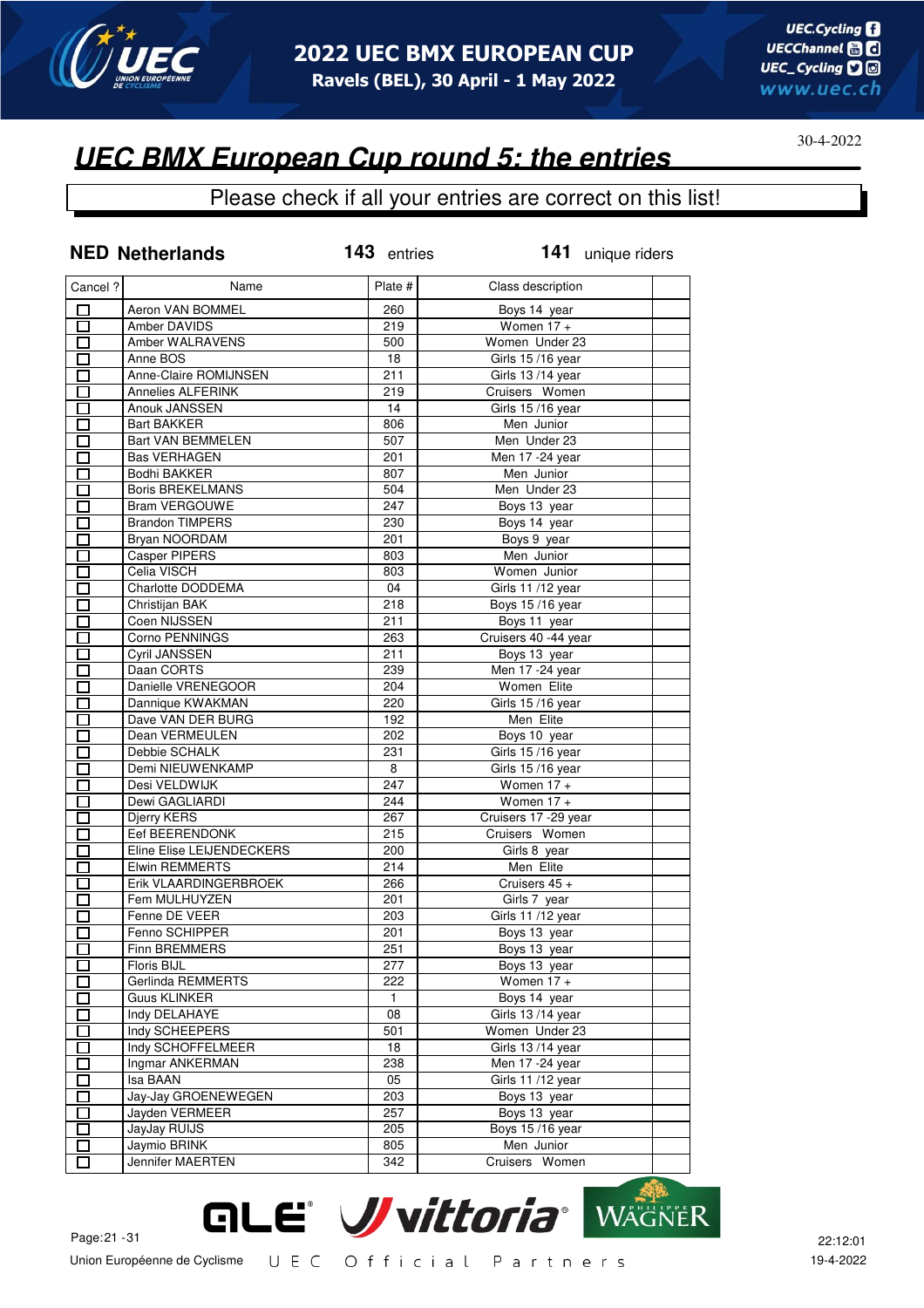

### Please check if all your entries are correct on this list!

|                                                      | <b>NED Netherlands</b>  | 143 entries    | 141 unique riders               |
|------------------------------------------------------|-------------------------|----------------|---------------------------------|
| Cancel ?                                             | Name                    | Plate #        | Class description               |
| $\Box$                                               | Jens LAUWERS            | 15             | Boys 14 year                    |
| 口                                                    | Jens PENNINGS           | 209            | Boys 11 year                    |
| П                                                    | Jens VAN NISTELROOIJ    | 221            | Boys 13 year                    |
| П                                                    | Jesse DE VEER           | 02             | Boys 15/16 year                 |
| 口                                                    | Jessy SOEDE             | 804            | Men Junior                      |
| П                                                    | <b>Jill VOGELPOEL</b>   | 5              | Girls 15/16 year                |
| П                                                    | Joep VAN DEN BRAND      | 246            | Boys 15/16 year                 |
| $\Box$                                               | Joey NAP                | 502            | Men Under 23                    |
| $\Box$                                               | Jon BOUWMAN             | 254            | Cruisers 40 -44 year            |
| Ó                                                    | <b>Joost SCHALK</b>     | 265            | Boys 15/16 year                 |
| П                                                    | Joost VRIJ              | 208            | Boys 12 year                    |
| П                                                    | Julian BIJSTERBOSCH     | 808            | Men Junior                      |
| $\overline{\phantom{0}}$                             | Julie VAN DEN HAM       | $\overline{2}$ | Girls 10 year                   |
| E.                                                   | Kees WILDEBOER          | 254            | Boys 15/16 year                 |
|                                                      | Kenzi SASBRINK          | 212            | Girls 13/14 year                |
| $\overline{\phantom{0}}$                             | Kian BOUWMAN            | 231            | Boys 11 year                    |
| n an an Aonaichte ag an Sualach an 1977.<br>Tagairtí | Kim VAN DER MOLEN       | 206            | Girls 10 year                   |
| П                                                    | Kim VAN LAAR            | 804            | Women Junior                    |
| I.                                                   | Kiell POST              | 225            | Boys 11 year                    |
| П                                                    | Kyan MULHUIJZEN         | 205            | Boys 9 year                     |
| П                                                    | Kyano VAN VLIMMEREN     | 08             | Boys 15/16 year                 |
| П                                                    | Lars HORNMAN            | 258            | Men 17 - 24 year                |
| $\Box$                                               | Lars JANSEN OF LORKEERS | 264            | Boys 14 year                    |
| П                                                    | Lars VAN VLIET          | 809            | Men Junior                      |
| $\Box$                                               | Laura DAVIDS            | 217            | Women $17 +$                    |
| П                                                    | Laure GOTTEMAKER        | 225            | Girls 15/16 year                |
| П                                                    | Liam CORNELIUS          | 295            | Men 17 -24 year                 |
| П                                                    | Liam CORNELIUS          | 255            | Cruisers 17 -29 year            |
| $\Box$                                               | Lieke VAN DER AA        | 01             | Girls 13/14 year                |
| П                                                    | Lissi VAN SCHIJNDEL     | 802            | Women Junior                    |
| П                                                    | Lonneke HEESEMANS       | 229            | Girls 13/14 year                |
| П                                                    | Loris REKER             | 206            | Boys 14 year                    |
| $\Box$                                               | Luc VAN HAAREN          | 298            | Men 17 - 24 year                |
| $\Box$                                               | Luc VAN HAAREN          | 209            | Cruisers 17 - 29 year           |
| П                                                    | Luca DE ROOY            | 204            | Boys 10 year                    |
| П                                                    | Mason SCHOUMAN          | 202            | Boys 8 year                     |
| П                                                    | Matthijs HEERSCHAP      | 241            | Boys 13 year                    |
|                                                      | Max EIJNDHOVEN          | 296            | Men 17 - 24 year                |
| 靣                                                    | Melissa VAN DER SANDEN  | 204            | Women $17 +$                    |
| ப                                                    | Meredith VAN DER HAAR   | 027            | Girls 15/16 year                |
| П                                                    | Mica BERG               | 228            | Boys 10 year                    |
| $\blacksquare$                                       | Michelle WISSING        | 210            | Women Elite                     |
| $\mathbf{I}$                                         | Michiel JANSEN          | 200            | Cruisers 40 -44 year            |
| n an an Aonaichte ag an Sualach an 1977.<br>Tagairtí | Mika LANG               | 240            | Boys 15/16 year                 |
| Π                                                    | Mika MAIGRET            | 212            | Boys 12 year                    |
| $\mathbf{r}$                                         | Milan OUWENDORP         | N88            | Boys 15/16 year                 |
| П                                                    | Milan VAN DER HAAR      | 261            | Boys 13 year                    |
| $\overline{\phantom{0}}$                             | Naël MUDDE              | 232            | Boys 12 year                    |
| $\mathbf{I}$                                         | Nick ROELOFS            | 25             | Men 17 - 24 year                |
|                                                      | Nick VAN DER SANDEN     | 267            | Men 17 - 24 year                |
| $\mathbf{I}$                                         | Nico ELBERS             | 204            | Men 17 -24 year                 |
| П                                                    | Noud GARSTENVELD        | 240            |                                 |
| П                                                    |                         |                | Men 17 -24 year<br>Men Under 23 |
| П                                                    | Odin VERHOOG            | 505            |                                 |

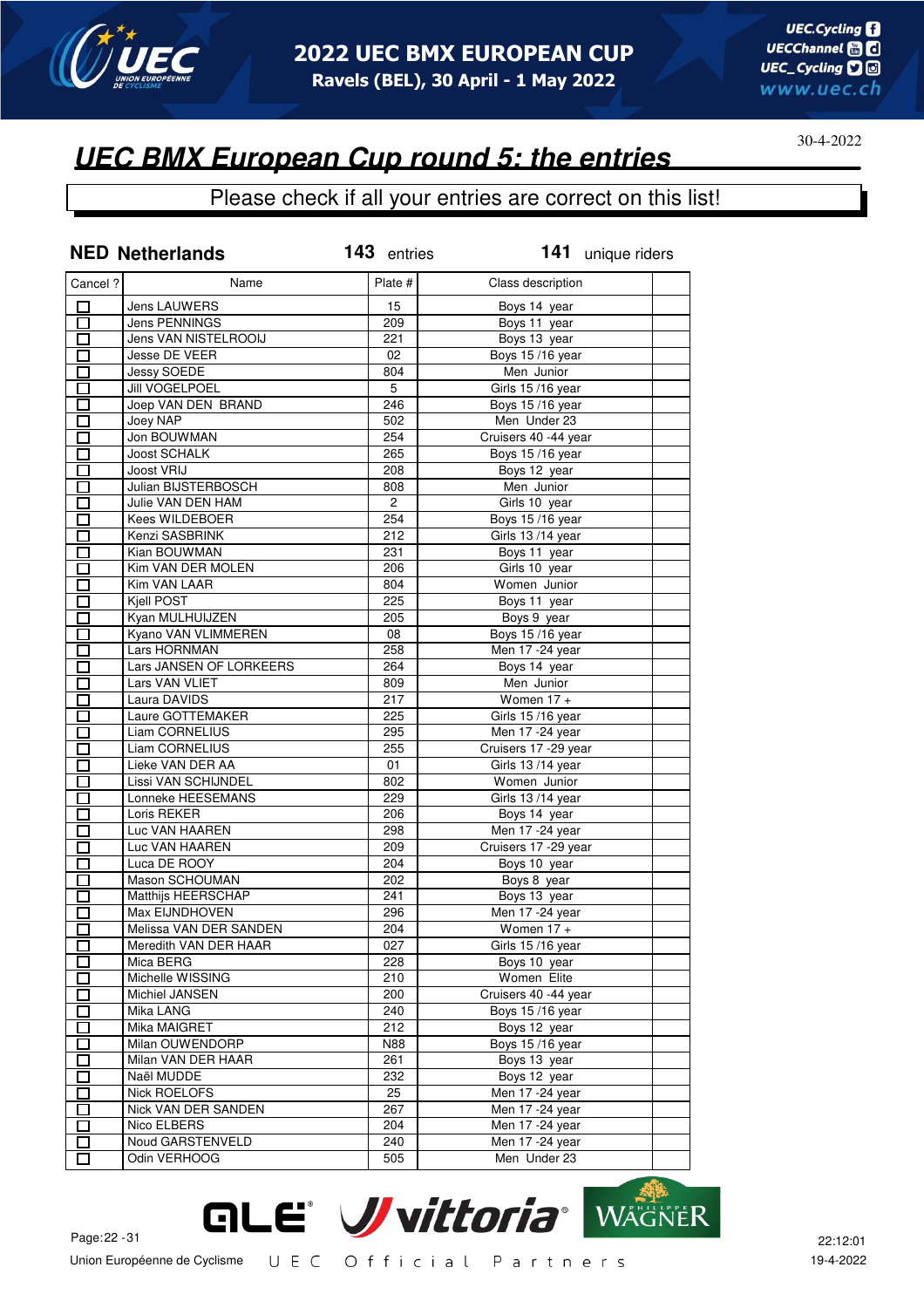

## **UEC BMX European Cup round 5: the entries**

|                   | <b>NED Netherlands</b> | 143 entries | 141 unique riders     |
|-------------------|------------------------|-------------|-----------------------|
| Cancel ?          | Name                   | Plate #     | Class description     |
| 囗                 | Pieter VAN LANKVELD    | 203         | Men 17 - 24 year      |
| $\overline{\Box}$ | Ranomi JANSSEN         | 6           | Girls 10 year         |
| $\overline{\Box}$ | Renske VAN SANTVOORT   | 805         | Women Junior          |
| $\Box$            | Resy VAN GEMERT        | 218         | Girls 13/14 year      |
| П                 | Ricardo DE BIE         | 252         | Men 17 -24 year       |
| П                 | <b>Rick SCHALK</b>     | 299         | Men 17 - 24 year      |
| $\Box$            | Rik OUWENDORP          | 549         | Men Under 23          |
| $\Box$            | Roan DAVIDS            | 270         | Boys 15/16 year       |
| 口                 | Rody VAN DEN HEUVEL    | 221         | Men Elite             |
| П                 | Ruben HEESEMANS        | 241         | Boys 11 year          |
| П                 | Ryan HARTMAN           | 264         | Boys 15/16 year       |
| П                 | Scott JANSSEN          | 200         | Boys 14 year          |
| $\Box$            | Sem LOURENSEN          | 503         | Men Under 23          |
| $\Box$            | Sem VAN DIJKEN         | 211         | Boys 9 year           |
| П                 | Sem VERHOEVEN          | 297         | Men 17 - 24 year      |
| П                 | Sep KORFF              | 294         | Boys 15/16 year       |
| П                 | Stan RORIJE            | 240         | Boys 14 year          |
| П                 | Steffi KERS            | 211         | Women $17 +$          |
| $\Box$            | Steven ROUWÉ           | 251         | Men 17 -24 year       |
| $\Box$            | Stijn DREIJERS         | 213         | Boys 11 year          |
| П                 | Stijn VAN SOEST        | 206         | Boys 15/16 year       |
| $\Box$            | Suela RUITENGA         | 17          | Women $17 +$          |
| П                 | Sven KUIK              | 255         | Boys 15/16 year       |
| П                 | Sven PENNINGS          | 6           | Boys 13 year          |
| $\Box$            | Teun KIVIT             | 508         | Men Under 23          |
| $\Box$            | Thijs BRASPENNING      | 254         | Boys 14 year          |
| $\overline{\Box}$ | <b>Thijs PRONK</b>     | 233         | Boys 13 year          |
| П                 | Thomas HISSINK         | 287         | Cruisers 17 - 29 year |
| П                 | Tijme VERHOEVEN        | N84         | Boys 15/16 year       |
| П                 | Tim GOOSSENS           | 506         | Men Under 23          |
| □                 | Timo WALRAVEN          | 208         | Boys 15/16 year       |
| $\Box$            | Tom VAN DEN BEMT       | 246         | Boys 14 year          |
| $\overline{\Box}$ | Tristan VAN DER SANDEN | 221         | Boys 15/16 year       |
| П                 | Twan VAN DORP          | 211         | Boys 15/16 year       |
| П                 | Verona VAN MOL         | 014         | Women $17 +$          |
|                   | <b>Wilco COSIJNSE</b>  | V13         | Cruisers 45 +         |
|                   | <b>Yvette DE WAARD</b> | 801         | Women Junior          |

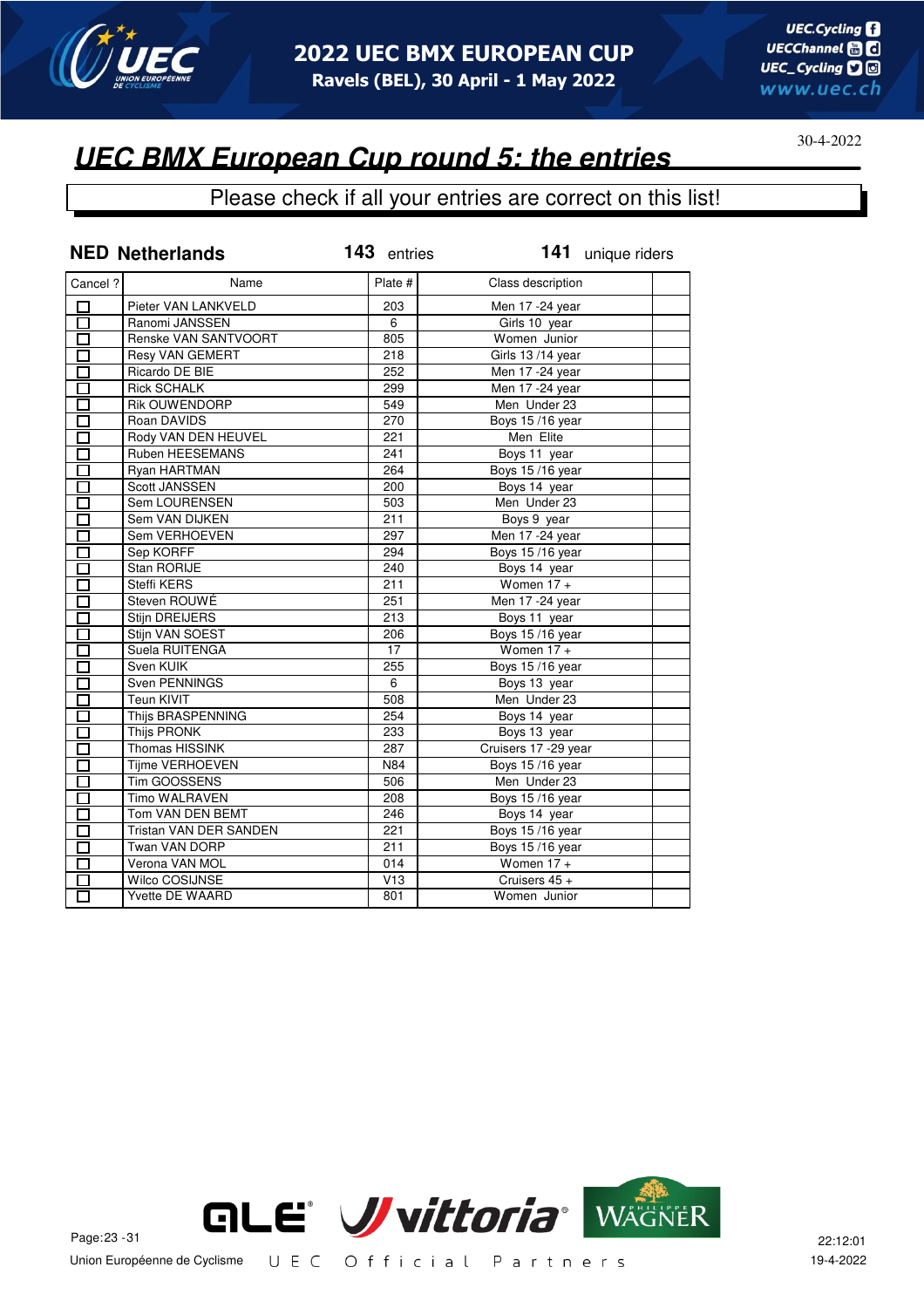

## **UEC BMX European Cup round 5: the entries**

| <b>POL Poland</b> |                  | entries   | unique riders     |  |
|-------------------|------------------|-----------|-------------------|--|
| Cancel ? I        | Name             | Plate $#$ | Class description |  |
|                   | Daniel KOLODZIEJ | 951       | Boys 11 year      |  |

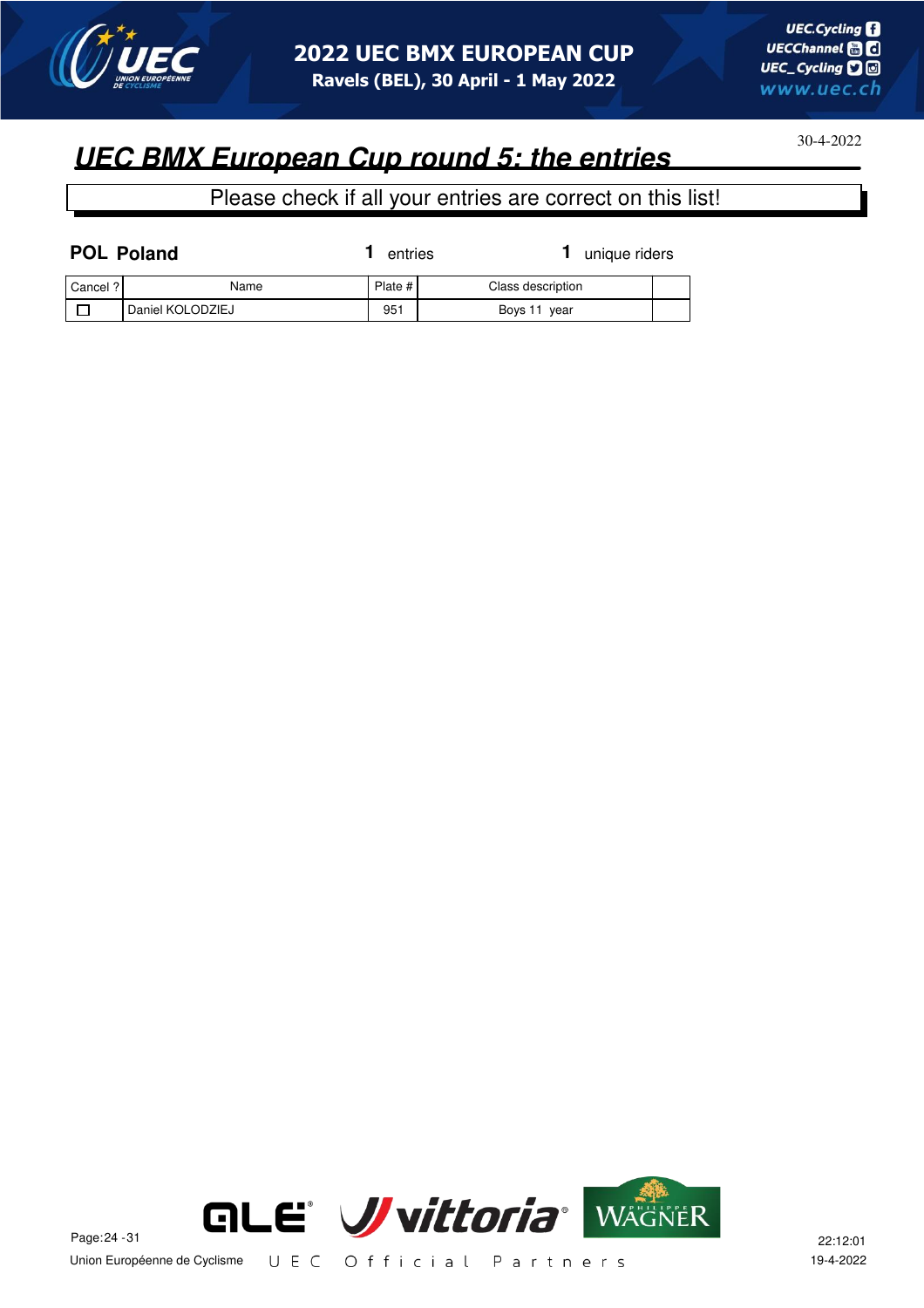

## **UEC BMX European Cup round 5: the entries**

| <b>POR Portugal</b> |                 | entries |                   | unique riders |  |
|---------------------|-----------------|---------|-------------------|---------------|--|
| Cancel ?            | Name            | Plate # | Class description |               |  |
|                     | Renato DA SILVA | 863     | Men Junior        |               |  |

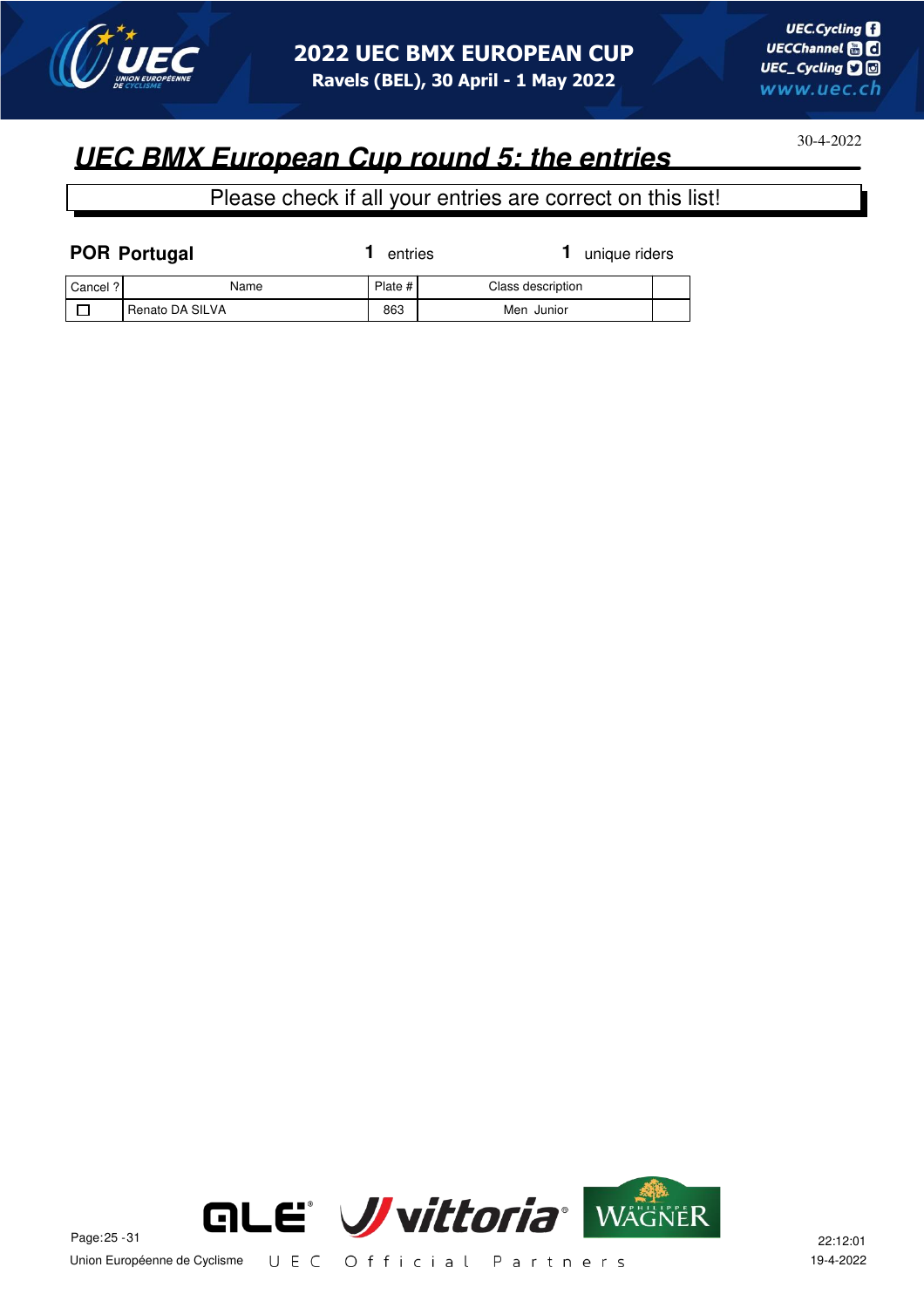

Please check if all your entries are correct on this list!

**SLO Slovenia 3** unique riders Cancel ? Name Plate # Class description  $\Box$ Gaj GORZA 381 981 Men 17 -24 year  $\Box$ Jošt LOŽAR 982 Boys 12 year  $\overline{\Box}$ Mak BREZNIK FALK 983 Boys 13 year

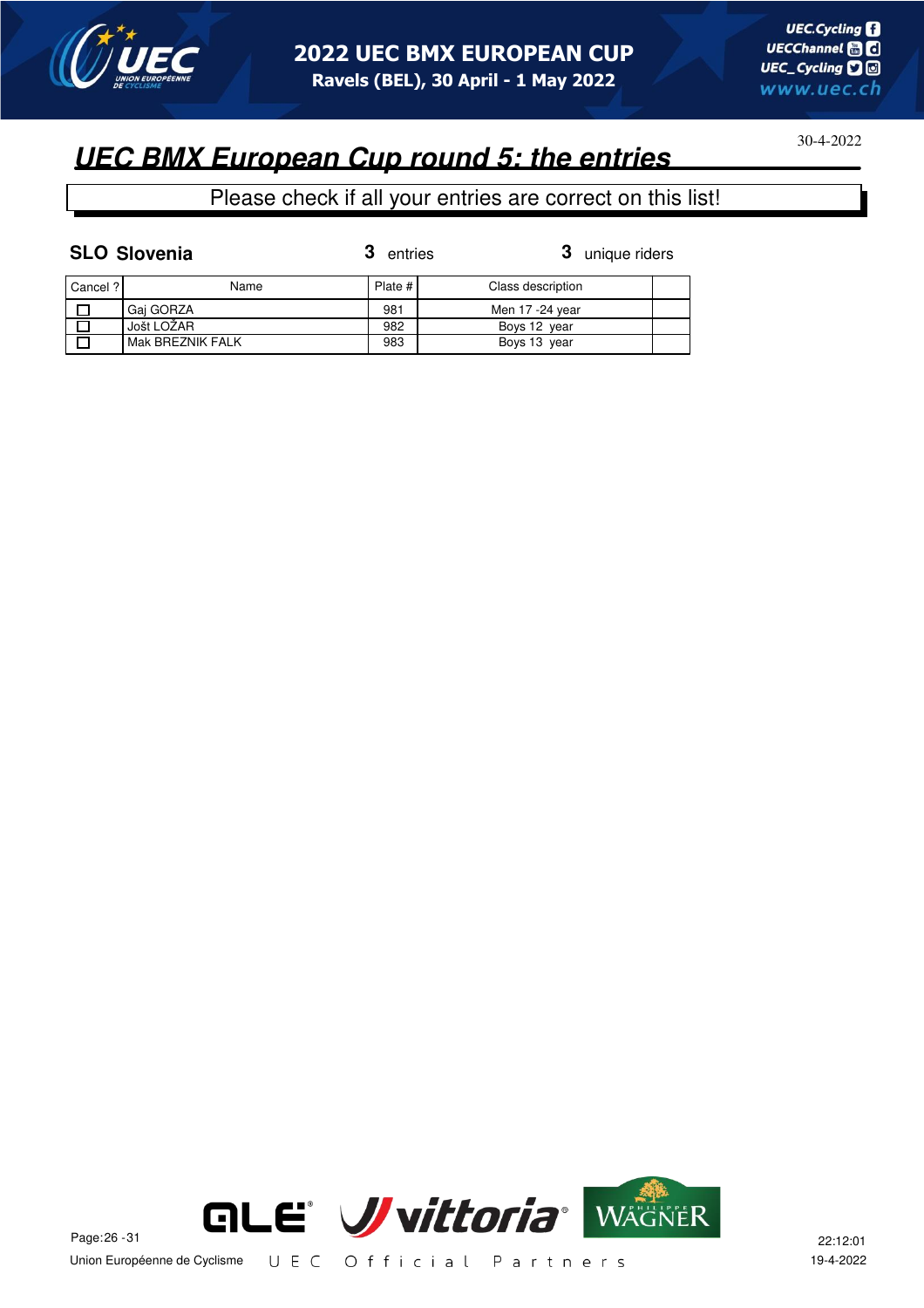

#### Please check if all your entries are correct on this list!

|          | <b>SUI Switzerland</b>  | 33 entries | 33 unique riders  |  |
|----------|-------------------------|------------|-------------------|--|
| Cancel ? | Name                    | Plate #    | Class description |  |
| 口        | Amaëlle CALOZ           | 505        | Women Under 23    |  |
| $\Box$   | <b>Arnaud CAMPICHE</b>  | 26         | Men 17 - 24 year  |  |
| П        | Benoît KÜNZLE           | 537        | Men Under 23      |  |
| $\Box$   | Christelle BOIVIN       | 208        | Women Elite       |  |
| П        | Finn BURKARD            | 556        | Boys 10 year      |  |
| О        | Florence JULIA          | V16        | Cruisers Women    |  |
| П        | Inès CLAESSENS          | 808        | Women Junior      |  |
| П        | Jade CLAESSENS          | 500        | Girls 13/14 year  |  |
|          | <b>Jairon LYRENMANN</b> | 542        | Boys 8 year       |  |
| П        | Jara BURKARD            | 555        | Girls 11 /12 year |  |
| Π        | Jordan PATTHEY          | 547        | Boys 15/16 year   |  |
| П        | Joy STIPLOVSEK          | 012        | Girls 15/16 year  |  |
| П        | <b>Jules KASPER</b>     | 8          | Boys 12 year      |  |
| П        | Kilian BURKHARDT        | 14         | Men 17 - 24 year  |  |
| П        | Louis KASPER            | 831        | Men Junior        |  |
| П        | Malik RIHANI            | 550        | Boys 10 year      |  |
| П        | Mathis TRAVELLETTI      | 556        | Boys 15/16 year   |  |
| П        | Max KULLMANN            | 502        | Boys 14 year      |  |
| П        | Merel NOËTH             | 306        | Girls 13/14 year  |  |
| $\Box$   | Nathaniel KÖHLER        | 17         | Boys 11 year      |  |
| $\Box$   | Nevin BURKARD           | 544        | Boys 8 year       |  |
| П        | Nick HOFER              | 027        | Boys 15/16 year   |  |
| П        | <b>Nick KASPER</b>      | 543        | Boys 9 year       |  |
| $\Box$   | Remo HOFER              | 842        | Men Junior        |  |
| $\Box$   | Seal NÜNLIST            | 839        | Men Junior        |  |
| П        | Sébastien CAMPICHE      | 838        | Men Junior        |  |
| П        | Shane NÜNLIST           | 540        | Boys 14 year      |  |
| П        | <b>Siro NÜNLIST</b>     | 563        | Boys 15/16 year   |  |
| $\Box$   | Thalya BURFORD          | 211        | Women Elite       |  |
| $\Box$   | <b>Tim WEIERSMÜLLER</b> | 528        | Men Under 23      |  |
| 口        | <b>TIMO Caloz</b>       | 532        | Men Under 23      |  |
| □        | <b>Tristan BOREL</b>    | 535        | Men Under 23      |  |
| DĪ       | Ugo BALLERINI           | 213        | Men Elite         |  |

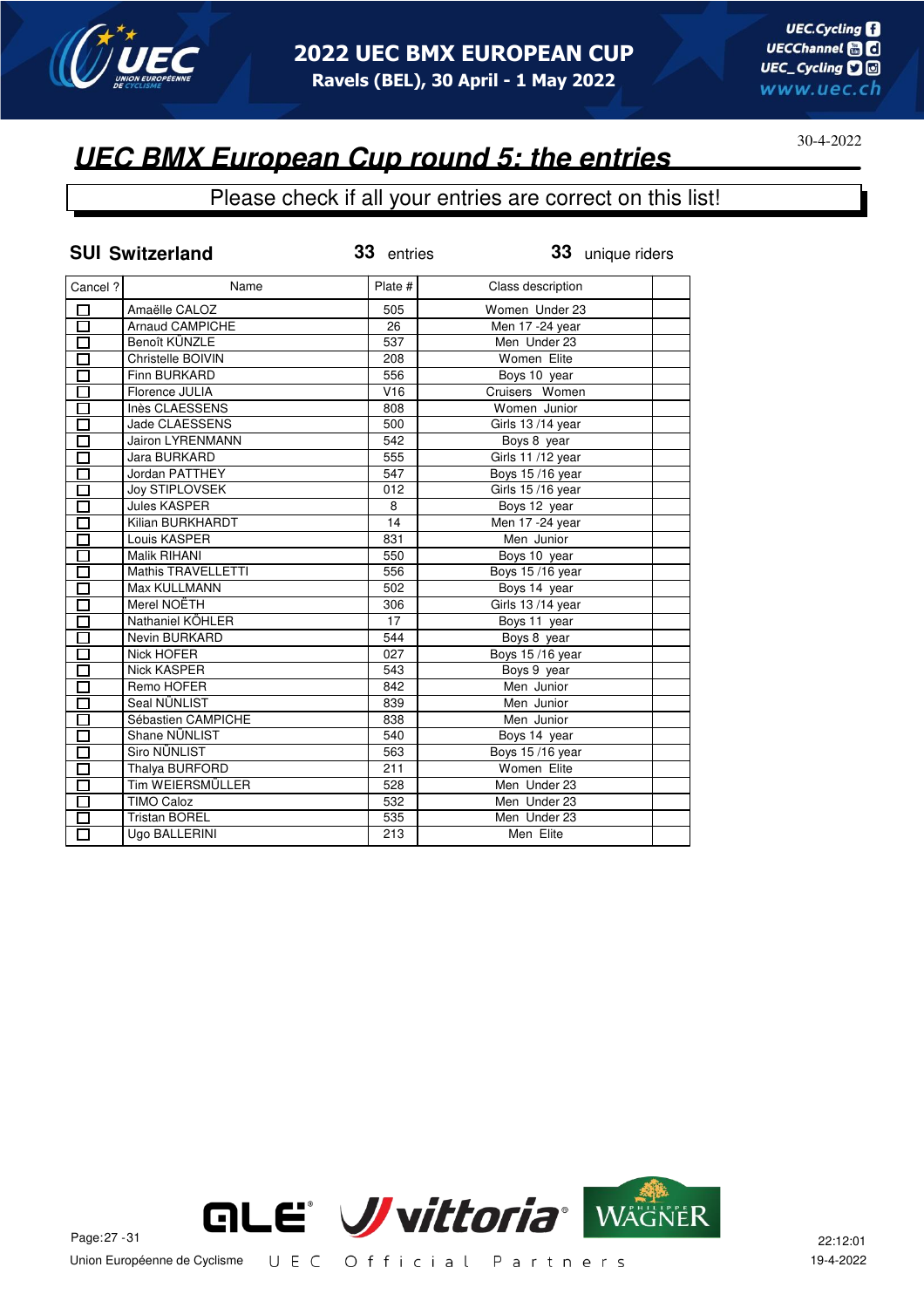

#### Please check if all your entries are correct on this list!

|          | <b>SVK Slovakia</b> | 5<br>entries | 5 unique riders   |
|----------|---------------------|--------------|-------------------|
| Cancel ? | Name                | Plate $#$    | Class description |
|          | Grace HUDÁK         | 968          | Girls 8 year      |
|          | Lukáš VANCO         | 965          | Boys 9 year       |
|          | Matyáš VANCO        | 914          | Boys 12 year      |
|          | Maximilián MARENCÍK | 821          | Men Junior        |
| П        | Sebastian SULKA     | 224          | Men Elite         |

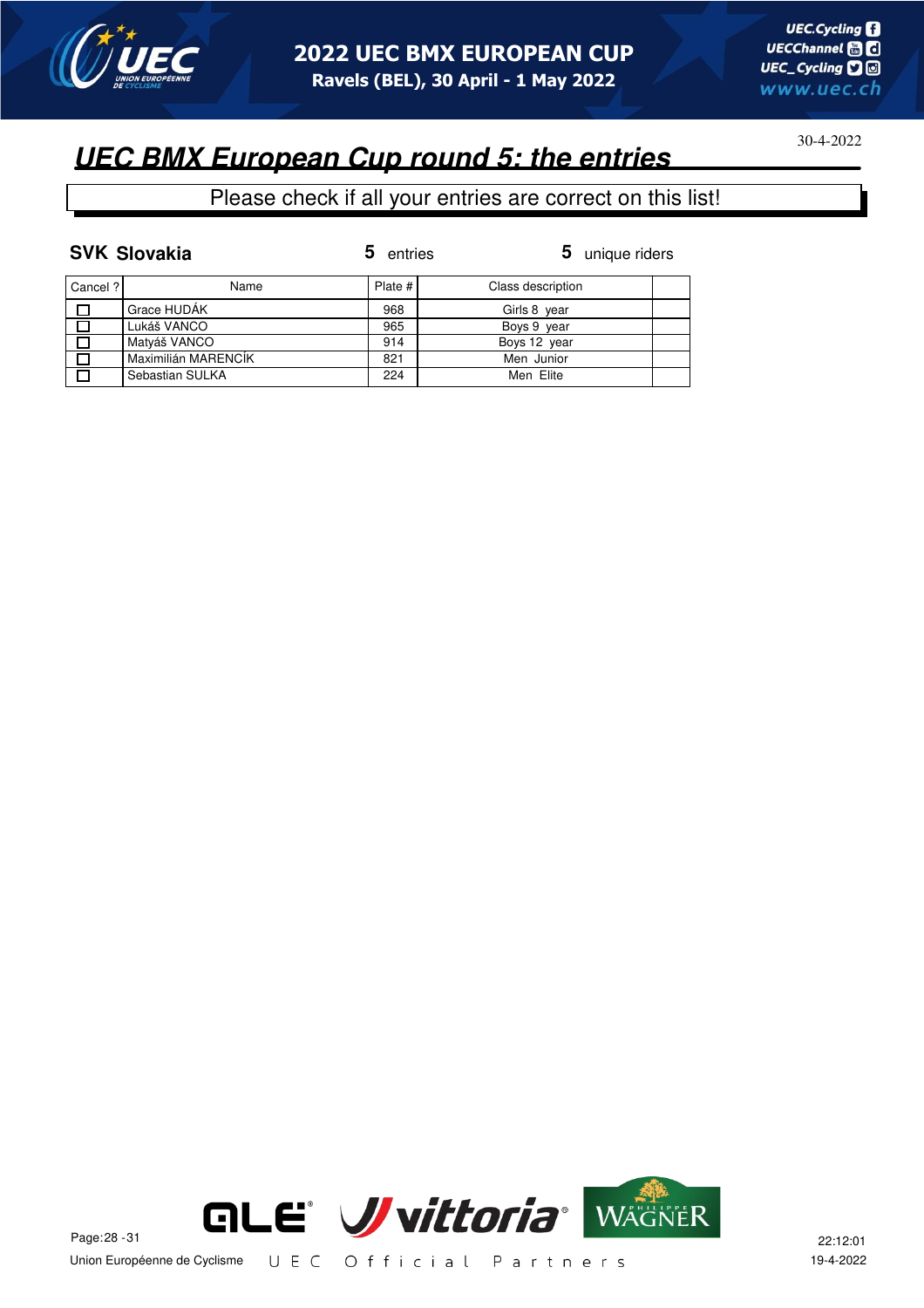

## **UEC BMX European Cup round 5: the entries**

#### Please check if all your entries are correct on this list!

|          | <b>SWE Sweden</b>      | entries | 8<br>unique riders |
|----------|------------------------|---------|--------------------|
| Cancel ? | Name                   | Plate # | Class description  |
| $\Box$   | Felicia KLINGSTRÖM     | 800     | Women Junior       |
| $\Box$   | Jesper WAHLBERG        | 17      | Boys 14 year       |
|          | <b>Oliver SIMONSEN</b> | 751     | Boys 13 year       |
|          | Penn ZERGE             | 751     | Boys 9 year        |
|          | Tage TURANDER          | 801     | Men Junior         |
|          | Vincent MOLÉN          | 800     | Men Junior         |
| П        | <b>William INGELS</b>  | 760     | Boys 15/16 year    |
|          | William SKARP          | 802     | Men Junior         |



Union Européenne de Cyclisme UEC Official Partners 19-4-2022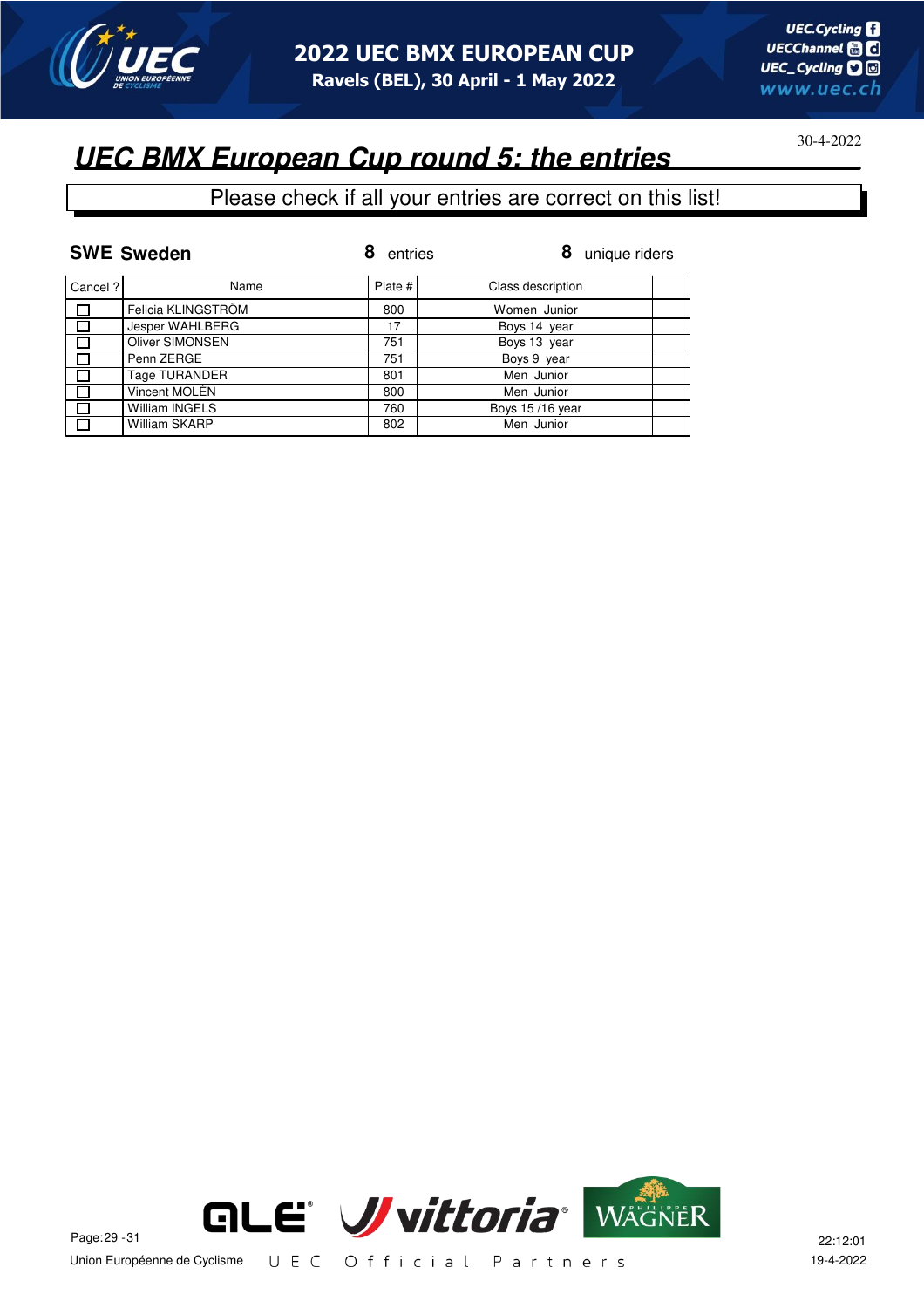

## **UEC BMX European Cup round 5: the entries**

| <b>UKR Ukraine</b> |                   | entries   |                   | unique riders |  |
|--------------------|-------------------|-----------|-------------------|---------------|--|
| Cancel ?           | Name              | Plate $#$ | Class description |               |  |
|                    | Danyil CHEREMSKYI | 864       | Men Junior        |               |  |